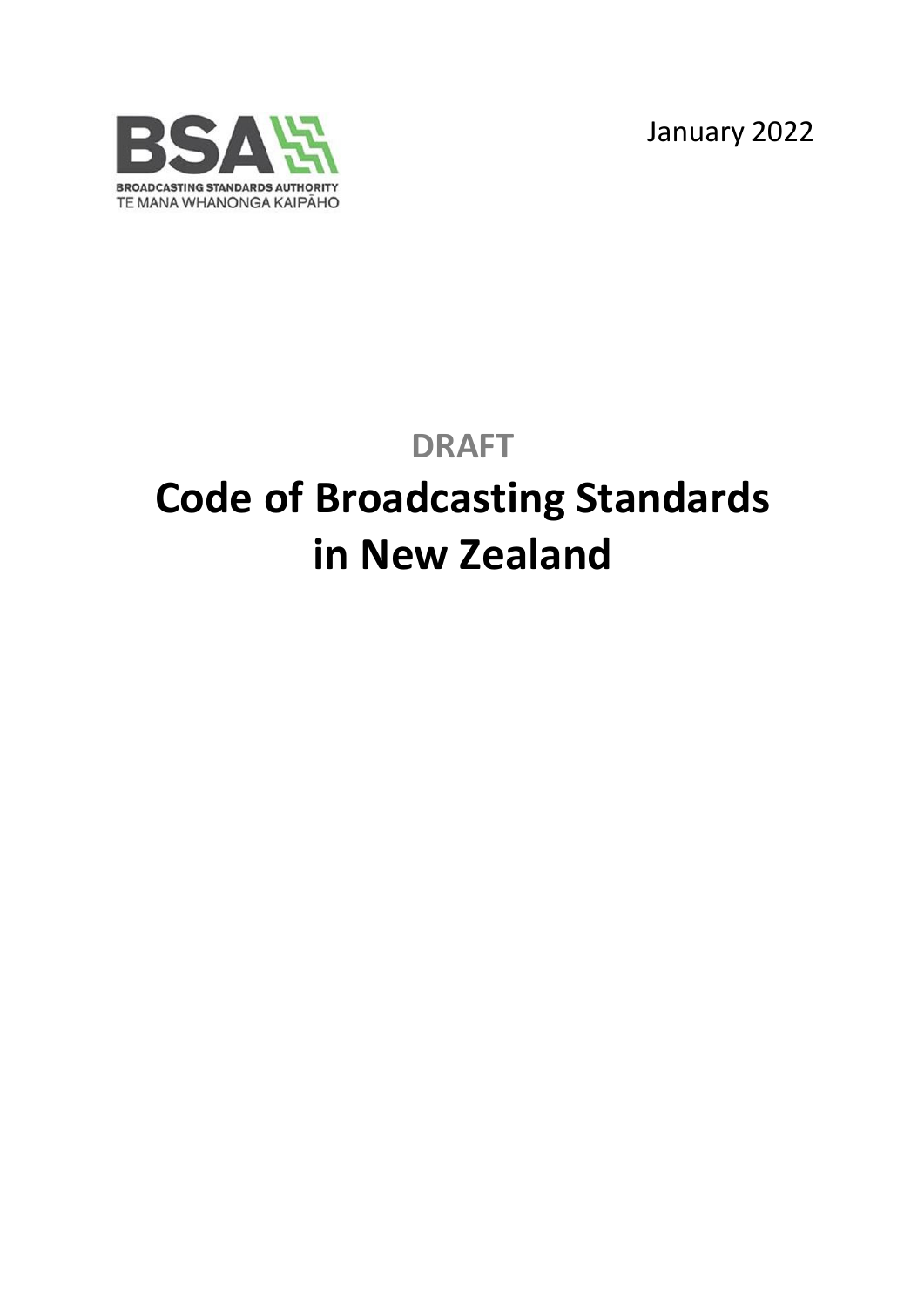# **CONTENTS**

| <b>Introduction</b>                                                  | $\mathbf{2}$ |
|----------------------------------------------------------------------|--------------|
| PART 1                                                               | 4            |
| STANDARD 1 - OFFENSIVE AND DISTURBING CONTENT                        | 4            |
| STANDARD 2 - CHILDREN'S INTERESTS                                    | 9            |
| STANDARD 3 - PROMOTION OF ILLEGAL, DANGEROUS OR ANTISOCIAL BEHAVIOUR | 11           |
| STANDARD 4 - DISCRIMINATION AND DENIGRATION                          | 12           |
| PART <sub>2</sub>                                                    | 14           |
| STANDARD 5 - BALANCE                                                 | 14           |
| STANDARD 6 - ACCURACY                                                | 15           |
| PART <sub>3</sub>                                                    | 18           |
| STANDARD 7 - PRIVACY                                                 | 18           |
| STANDARD 8 - FAIRNESS                                                | 20           |
| THE BSA COMPLAINTS PROCESS                                           | 22           |

Developed by broadcasters and the BSA and issued to take effect from **<DATE TBC>**.

In the case of any inconsistency between this Code and any predating BSA material such as codes, practice notes and advisory opinions, this Code will prevail.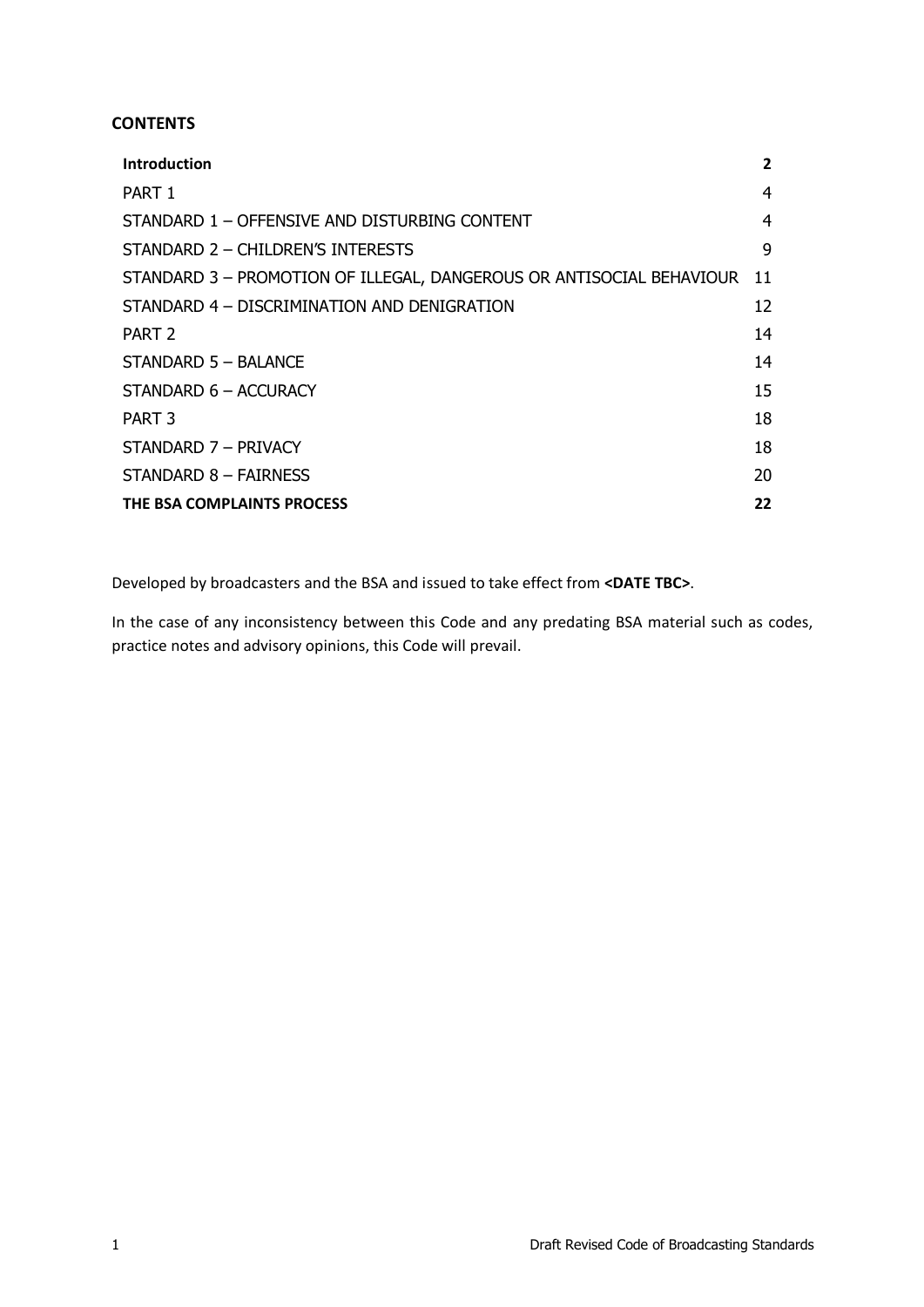#### <span id="page-2-0"></span>**Introduction**

As we look to the future by amending the Broadcasting Codebook, we are constrained by the past.

The Code derives from the Broadcasting Act 1989, which has remained mostly unchanged for 33 years. But society has not stood still, with major changes in the environment in which the codes operate.

The internet, and the technologies it has enabled, have led to dramatic shifts in modes of communication, and to the sheer amount and variety of information and content accessible.

While there have been great benefits to society, there is also much discussion and concern about the role these changes play in the spread of misinformation and disinformation, harmful material, polarisation, impact on 'traditional' elements of the media sector, like broadcasting, and on democracy itself.

The technological change has helped supercharge the debates around numerous issues in recent years – how to deal with the pandemic being a perfect example.

We are also a far more diverse society (more than 160 languages are spoken in Aotearoa) with a resulting range of opinions and perspectives. This has been reflected in our research, which shows quite different attitudes to issues like discrimination and denigration.

It is a startlingly changed environment in which to interpret 33-year-old legislation focused on ensuring broadcasters appropriately fulfil their key role in society. While there has been much discussion about new approaches to content regulation, it has yet to eventuate.

It means we need to ensure, as much as our legislation allows, that the codes reflect the modern context and are easy for audiences to understand.

We must also do so in a way which does not unduly restrict freedom of expression – a cornerstone of robust democracies.

The following code and guidelines, while shortened and adapted in places, are true to what we have learned since 1989 but also reflect that society has moved and will continue to do so.

#### **Background**

The Broadcasting Act 1989 (the Act) creates a system of broadcasting standards. This Code provides guidance to all broadcasters (including those on radio, free-to-air television and pay television) and their audiences on the standards. There is a separate code for election programmes.

The Act enables people to complain to a broadcaster if they think standards have been breached. People who are dissatisfied with the broadcaster's response can refer their complaint to the Broadcasting Standards Authority (BSA) for independent determination.

#### **The Broadcasting Standards Authority**

The BSA must deal with complaints fairly and without undue formality, and observe the rules of natural justice. We acknowledge the richness of New Zealand's diverse community and try to respond to complaints appropriately in different cultural contexts, including by seeking external cultural advice and independent translations or interpretations where appropriate. We also acknowledge the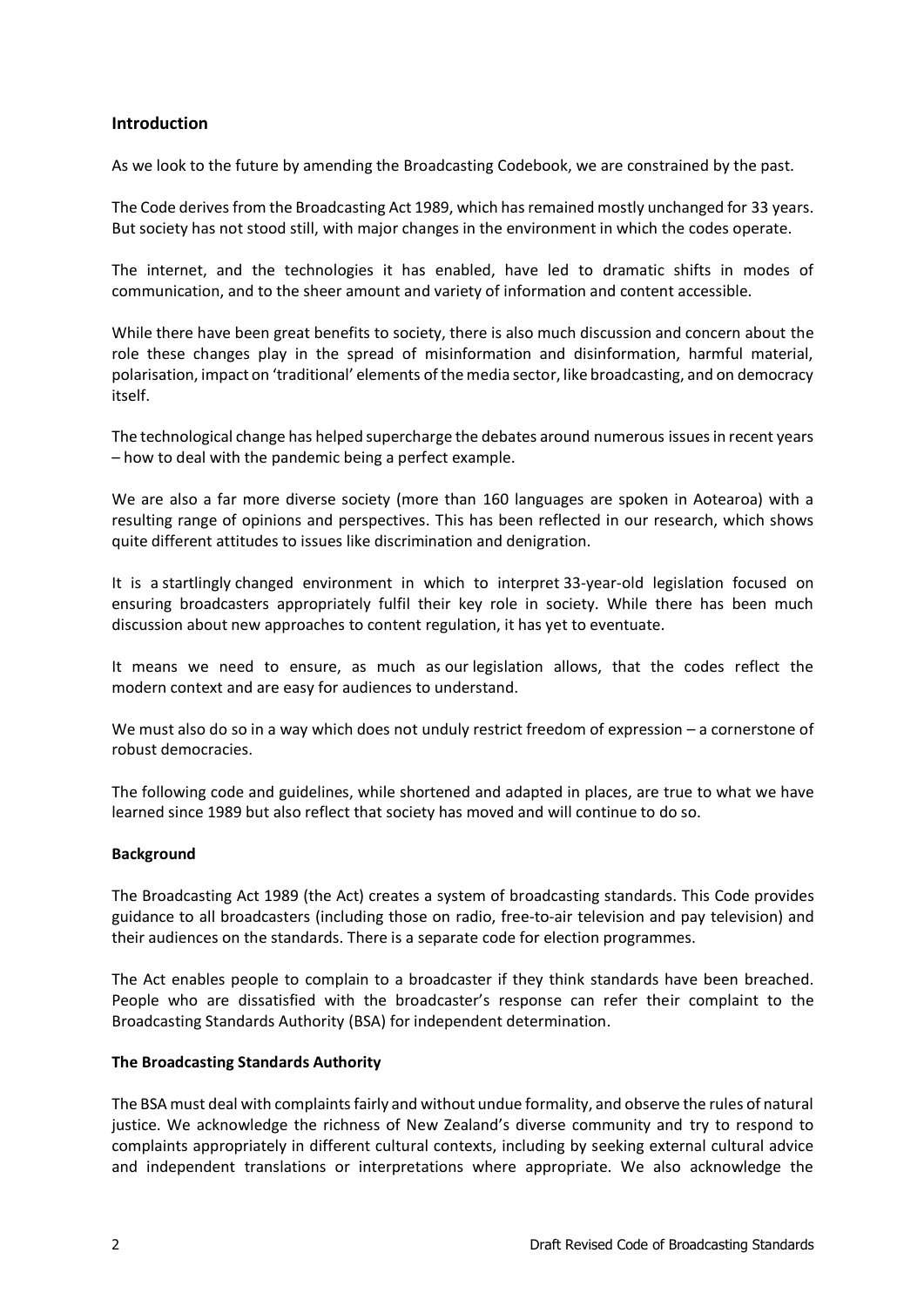principles of partnership, protection and participation inherent in Te Tiriti o Waitangi and consider the needs, aspirations and cultural values of tangata whenua.

The BSA is also conscious of its role in observing and promoting New Zealand's international commitments under, for example, the UN Declaration on the Rights of Indigenous Peoples and the UN Convention on the Rights of the Child.

#### **Freedom of expression**

New Zealand is a liberal democracy where we value the vital role of broadcasters' content, both as an exercise of the right to freedom of expression and for the vibrant exchange of information and ideas it creates. Broadcasters can hold the powerful to account, express our identity, reflect and stimulate culture. They can teach us about the world and entertain us.

However, when standards are not followed harm can result which may justify limiting the right to freedom of expression. Our co-regulatory complaints system with broadcasters recognises this. The law and common sense require us to be cautious before restricting freedom of expression. It can be difficult to strike a balance but it's the Authority's responsibility to do so in the public interest.

#### **Broadcasters**

Broadcasting standards apply to New Zealand TV and radio broadcasters of all sizes. Each broadcasting platform airs a variety of programmes to cater for the diverse languages, cultures and expectations of its audience. Te reo and Māori culture have a special significance in New Zealand's multicultural society and this is reflected in our broadcasting environment.

#### **Choice and control**

The ability for people to choose and control what they and the children and young people in their care encounter on TV or radio means the responsibility for safe viewing or listening is shared by audiences too. Broadcasters provide audiences with a number of tools for this, such as parental locks, classifications, audience advisories and timebands on TV and appropriate scheduling and audience advisories on radio.

The level of choice and control available to an audience is a significant factor in determining what's acceptable and whether broadcasters have met their responsibilities. In particular, pay TV operates in a less restrictive environment due to the choice customers make in paying to receive broadcasts.

#### **Standards, guidelines and commentary**

In the following pages we set out the eight standards that apply to TV and radio broadcasts, along with guidelines for each, and we elaborate on these in the commentary. The wording of each standard and its objectives are to the fore when we determine if a standard has been breached.

The guidelines and commentary will inform how each standard is interpreted. They are designed to allow flexibility in how standards are applied and interpreted as required by particular circumstances or context, including the platform on which the content was broadcast.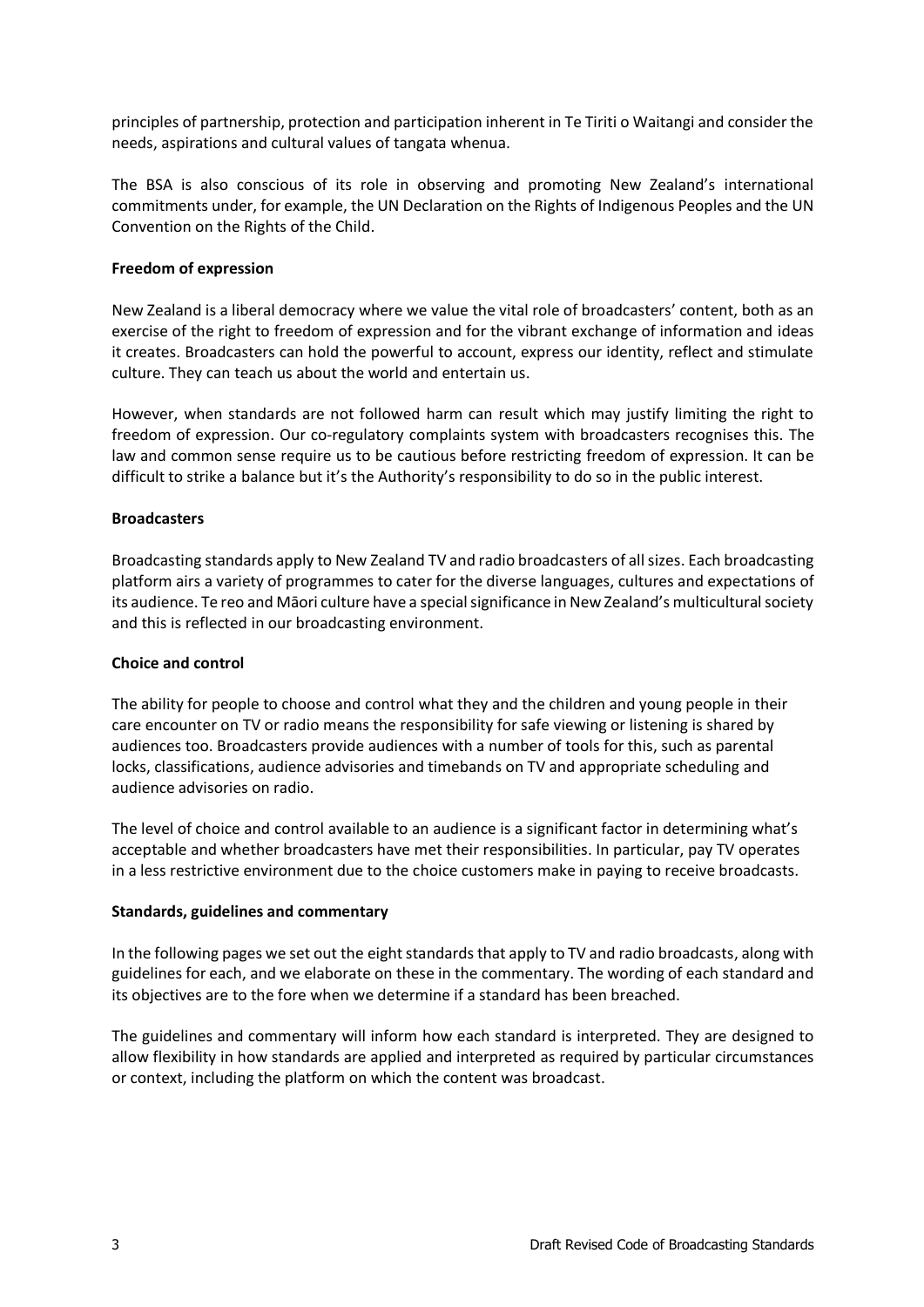# **PART 1 SOCIAL RESPONSIBILITIES**

# <span id="page-4-1"></span><span id="page-4-0"></span>**STANDARD 1 – OFFENSIVE AND DISTURBING CONTENT**

**Broadcast content should not seriously violate community standards of taste and decency or unduly offend or disturb the audience, taking into account:**

- **the context of the programme and the wider context of the broadcast, and**
- **the information given by the broadcaster to enable the audience to exercise choice and control over their own, and children's, viewing or listening.**

#### **Guidelines**

#### *General*

- 1.1 The context in which content occurs and the wider context of the broadcast are important when assessing whether a broadcast has breached standards. This may include:
	- the nature of the broadcast and the channel/station
	- the broadcast's classification (for on-screen content)
	- the time of broadcast (scheduling)
	- any audience advisories/ warnings
	- the target and likely audience
	- audience expectations of the channel/station and the content
	- other information available to the audience about the content, including publicity and promos
	- $\bullet$  the public interest<sup>1</sup> in the content
	- the level of the broadcaster's editorial control over the content (including whether the broadcast was live or pre-recorded, or received via a pass-through channel)
	- any steps taken by the broadcaster to mitigate the impact of potentially offensive material broadcast unexpectedly or inadvertently (for example by a third party)
	- any other protections available, for example filtering technology<sup>2</sup>.

#### *Audience choice and control*

1.2 Where broadcasters provide consistent, reliable information to audiences about the nature of their programmes, and enable them to exercise choice and control over their own and their children's viewing or listening, they are less likely to breach standards.

#### *Classification of on-screen content*

1.3 On-screen content must be classified correctly, with the following classifications broadcast on all content except news, current affairs, sports and live content:

<sup>1</sup> *Public interest* refers to a matter of concern to, or having the potential to affect, a significant section of the New Zealand population. It is more than something that merely interests the public.

<sup>2</sup> *Filtering technology* refers to technology provided through a television, set-top box or other way that enables certain content to be restricted by the audience. Also known as parental lock, parental control, PIN code, rating lock or content filter.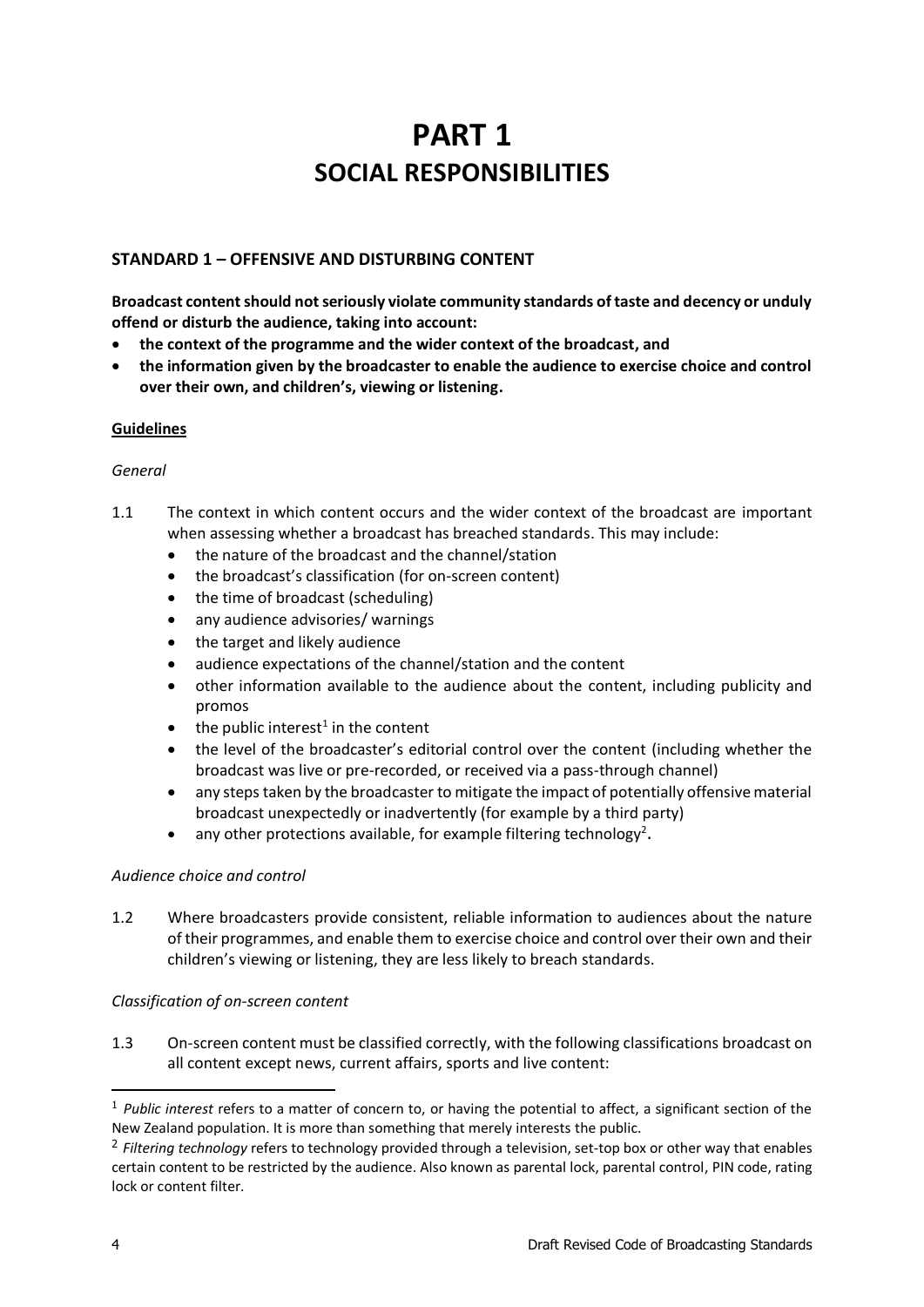**G – General: Approved for general viewing:** Programmes which exclude material likely to be unsuitable for children. Programmes may not necessarily be designed for child viewers but should not contain material likely to alarm or distress them.

**PG – Parental Guidance: Parental Guidance recommended for younger viewers:** Programmes containing material more suited for mature audiences but not necessarily unsuitable for child viewers when subject to the guidance of a parent or an adult.

**M – Mature Audiences: Suitable for mature audiences 16 years and over:** Programmes might contain violence, sexual material, offensive language, adult themes, nudity, or other content that some children and parents find challenging. May contain material with a moderate impact and themes that require a mature outlook.

**16** – **People under 16 years should not view:** Programmes containing stronger material or special elements which are outside the M classification. May contain a greater degree of sexual material, offensive language, realistic violence, and stronger adult themes.

**18** – **People under 18 years should not view:** Programmes containing themes which may be challenging or offensive even to some adult viewers.

- 1.4 News, current affairs, sports and live content is not, because of its distinct nature, subject to classification. This content is generally targeted at adults and it is expected any children watching or listening will be supervised. However, broadcasters must be mindful of children's interests and other broadcasting standards and include audience advisories where appropriate, to enable the audience to exercise discretion.
- 1.5 Promos for television programmes should comply with the classification of the programme during which they screen.

#### *Audience advisories (including warnings)*

- 1.6 An appropriate advisory should be broadcast before content that is likely to be outside audience expectations, disturb children, or offend or disturb a significant section of the audience.
- 1.7 What is appropriate in each case will depend on the broadcast platform, the level of content, and the level of the broadcaster's editorial control. An audience advisory may be:
	- verbal only (on radio)
	- one or more of the following advisory symbols (for on-screen content):
		- o **C** content may offend
		- o **L** language may offend
		- o **V** contains violence
		- o **S** sexual content may offend
	- an additional written, or written and verbal, on-screen audience advisory (for a stronger level of on-screen content, or content likely to disturb children)
	- the inclusion of helpline information, where content focuses on or depicts in detail issues such as rape, sexual violence, or suicide.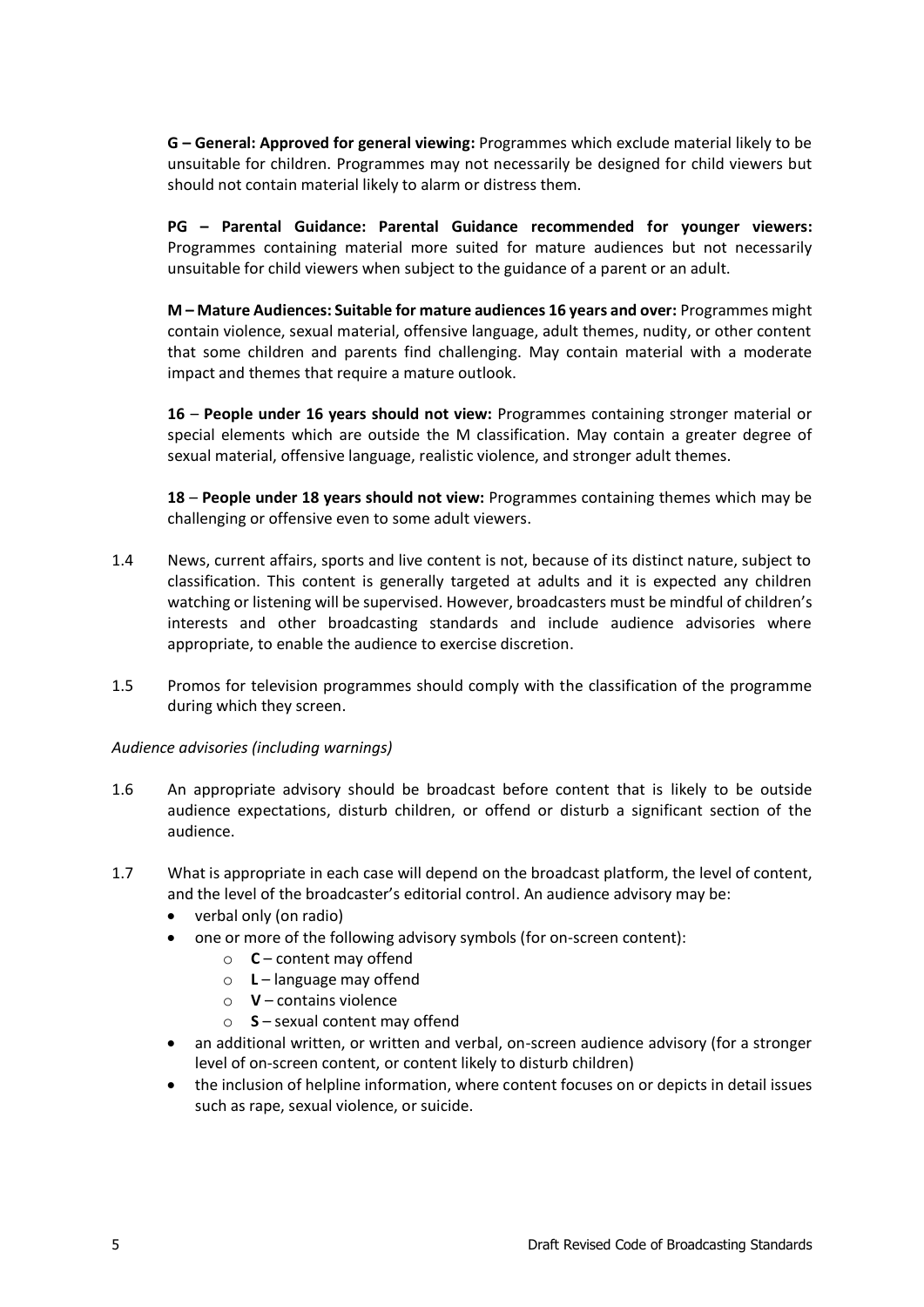1.8 Advisories should be specific enough in nature to allow audiences to make an informed choice about their, and their children's, exposure to content, while avoiding detail which itself may unduly disturb or offend.

# *Displaying classifications and audience advisories for on-screen content*

- 1.9 Classifications and any audience advisory symbols (C, L, V, S), must be visible and able to be considered by the audience. These must be displayed:
	- at the beginning of programmes classified G or PG
	- at the beginning of programmes, and after each break, for content classified M, 16 or 18.
- 1.10 For on-screen content, classifications, audience advisories (if any) and a description of the programme should also be included in electronic programming guides, and printed guides where possible.

### *Responsible scheduling*

- 1.11 Broadcasters must schedule programmes responsibly, giving careful consideration to the likely and target audience, children's interests, the audience's ability to exercise choice and control, and all applicable standards.
- 1.12 Where effective filtering technology is available to the audience and regularly promoted by the broadcaster, complaints about scheduling of on-screen content are less likely to be upheld.
- 1.13 For free-to-air on-screen content:
	- G and PG programmes may be screened at any time.
	- M programmes may be screened between 9am and 3pm on weekdays (except during school and public holidays, as designated by the Ministry of Education) and after 7.30pm until 5am.
	- 16 programmes may be screened after 8.30pm until 5am.
	- 18 programmes may be screened after 9.30pm until 5am.
	- Broadcasters should exercise discernment when scheduling content classified M, 16 and 18, including during any transition from G or PG programming to M, 16 or 18 programming.
	- Broadcasters should consider children's interests in scheduling promos for adult programmes (M, 16 or 18) during children's normally accepted viewing times (see Guideline 2.1) and during programmes specifically aimed at child viewers so that the promo's themes and content are not inappropriate for child viewers.
- 1.14 For pay/subscription on-screen content:
	- Content classified G, PG, M or 16 may screen at any time, so long as other applicable broadcasting standards are adhered to.
	- Content classified 18 may screen at any time on premium channels, $<sup>3</sup>$  so long as other</sup> applicable broadcasting standards are adhered to.

<sup>3</sup> *Premium channel* means a pay TV channel that subscribers choose to subscribe to and pay a subscription fee for, in addition to the entry level fee already paid for the basic provision of the pay or subscription service*.*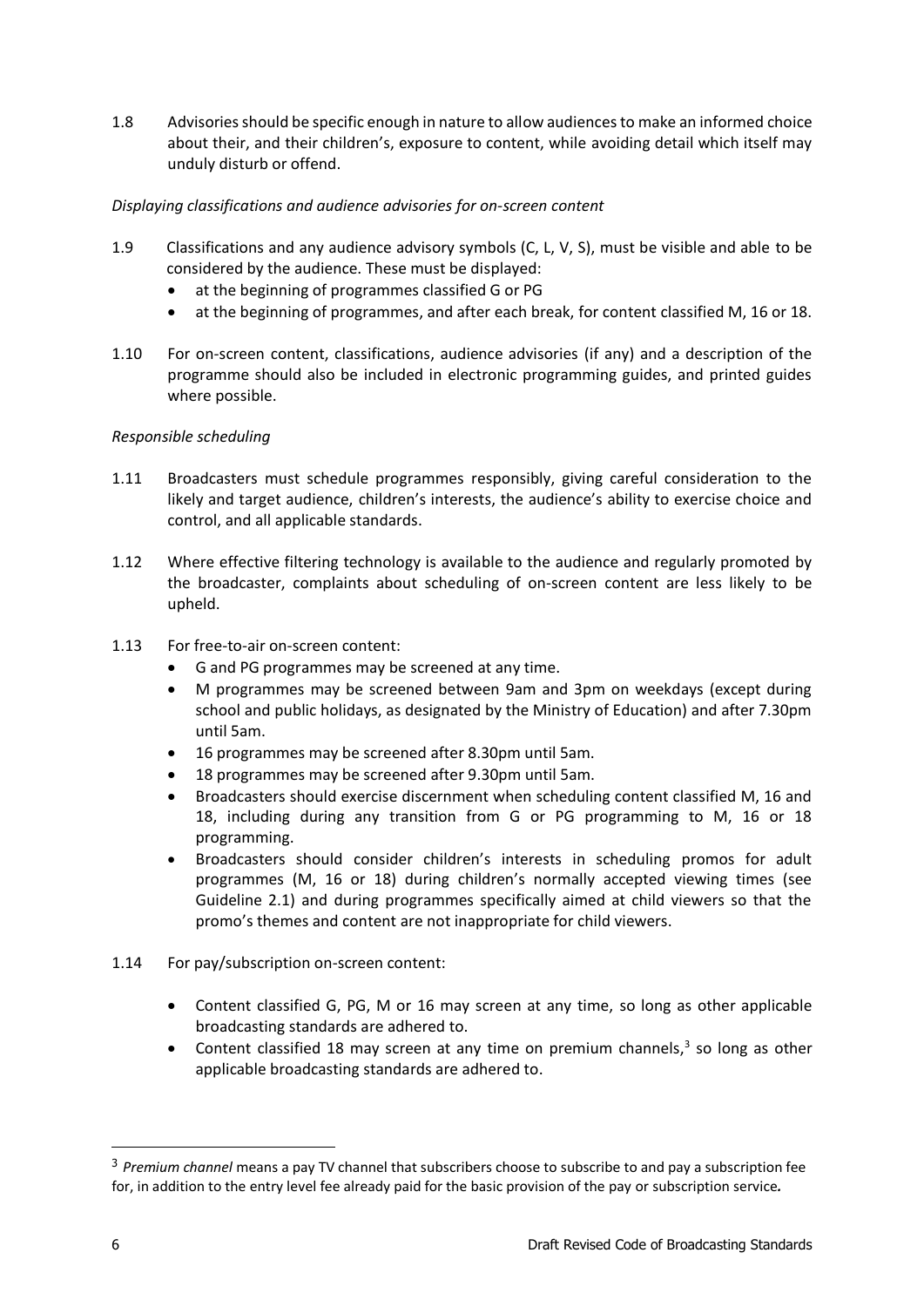- Content classified 18 may screen at any time on other channels, so long as filtering technology is available free of charge and regularly promoted to the audience, and other applicable broadcasting standards are adhered to.
- If filtering technology is not available, content classified 18 may screen only between 8pm and 6am, or 9am and 3pm (other than weekend days, school holidays and public holidays when it may screen only between 8.30pm and 5am).
- Explicit adult sex programmes classified 18 may screen only on premium channels.

#### *General*

The purpose of this standard is to protect audiences from viewing or listening to broadcasts that are likely to cause widespread undue offence or distress or undermine widely shared community standards.

Attitudes differ widely and continue to evolve in New Zealand's diverse society. Caution must therefore be exercised when considering matters of taste and decency. The feelings of the particularly sensitive cannot dictate what can be broadcast. However, broadcasts must not seriously violate community norms or unduly disturb the audience.

#### *Context is crucial*.

The context may justify the inclusion of challenging material or minimise its harmfulness. For example, the timing of a broadcast is relevant on free-to-air TV which has timebands, but not for pay TV which does not. Pay TV operates in a less restrictive environment due to the choice customers make in paying to receive broadcasts. Challenging material broadcast late at night, on a news programme or as a central part of a dramatic narrative, is more likely to be acceptable. So is challenging material that advances our understanding of important issues. We also recognise that violence has more impact when depicted visually on TV. Each case will depend on its particular facts and context. However,some material may be unacceptable in any context, such as graphic depictions of actual murders or rapes.

#### *Choice and control*

The ability of an audience to choose what it views or listens to and to prevent children and young people from viewing/hearing inappropriate material are significant factors in determining what is acceptable. Violent and other potentially offensive or disturbing material is readily accessible in our society and it follows that some material of this kind will be able to be broadcast. However, strong protections are needed to prevent its exposure to those who should not, or do not wish to, see or hear it.

Depending on the platform, broadcasters provide protection through advisories/warnings, appropriate scheduling, timebands, classification, electronic programme guides and/or filtering technology allowing parents and caregivers to block certain content.

Where broadcasters have promoted filtering technology, this will be taken into account in assessing whether enough care has been taken to provide protection from harm.

Audience expectations are crucial. In addition to the expectations that can be established via the above tools, some programmes or broadcasters (eg radio stations) have established target audiences, for whom they legitimately select and schedule content. Talkback radio has become a separate category due to its robust and sometimes challenging nature, and different standards may apply to programmes of this kind.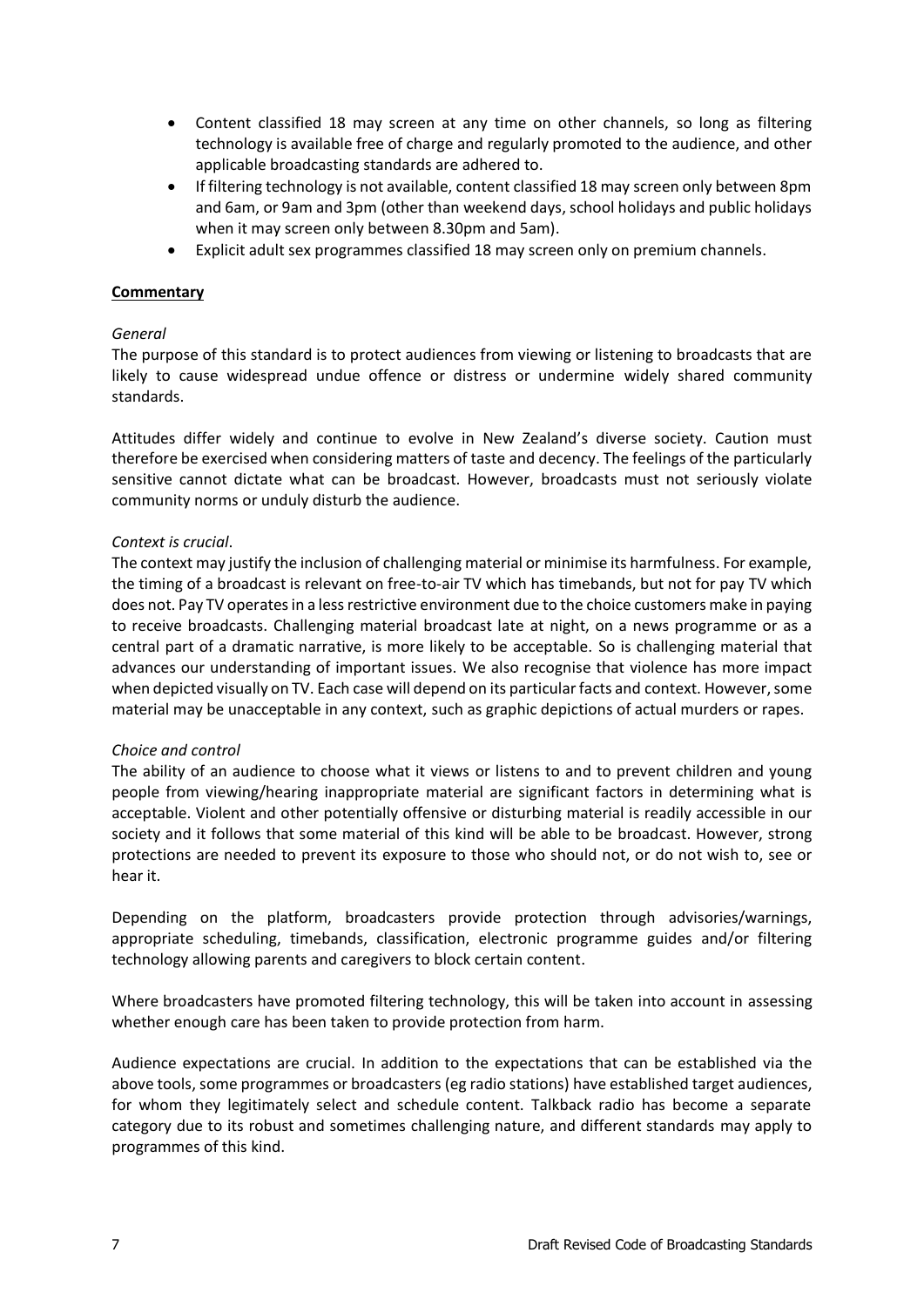#### *Programme Information – variation across platforms*

Certain aspects of this standard differ across platforms. Primarily, the difference is in the application, or not, of classifications and timebands.

In the free-to-air TV context, there are clearly defined classifications and corresponding timebands (G, PG, M, 16 and 18). There are no timebands on radio, though it is recognised that children are more likely to be listening at certain times of the day (for example, before and after school, up until 8.30pm on weekdays, and on weekends). Pay TV uses the same classifications and audience advisories as freeto-air TV but is not restricted by timebands.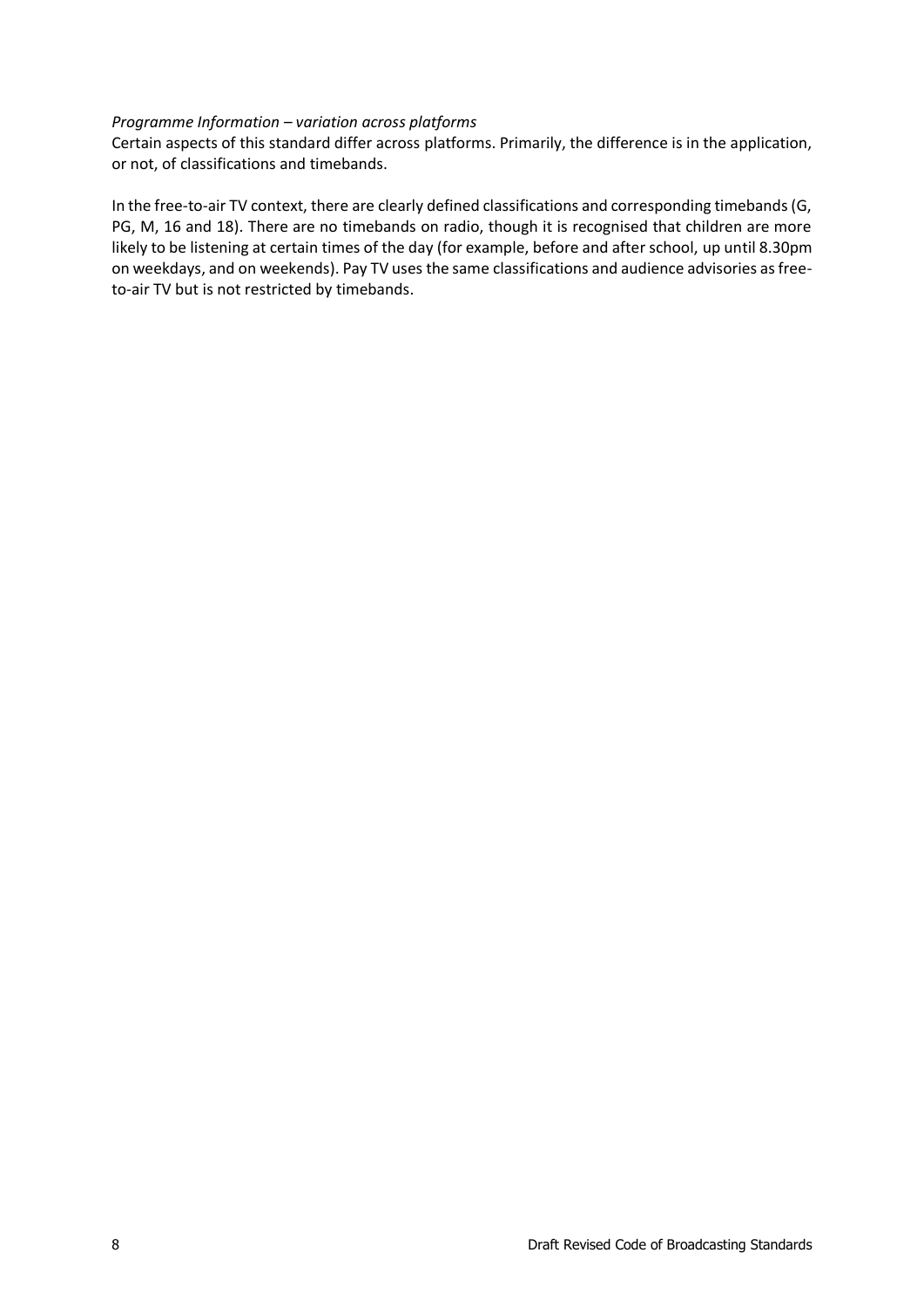# <span id="page-9-0"></span>**STANDARD 2 – CHILDREN'S INTERESTS**

**Broadcasters should ensure children can be protected from content that might adversely affect them.**

#### **Guidelines**

#### *General*

- 2.1 Broadcasters should ensure children<sup>4</sup> can be protected from content that might adversely affect them, during children's normally accepted viewing or listening times – usually up until 8.30pm (especially before school and after school), and on weekends and public holidays. School time is not considered to be children's viewing or listening time.
- 2.2 Material likely to be considered under this standard includes:
	- sexual material or themes
	- violent content or themes
	- offensive language
	- social or domestic friction
	- dangerous, antisocial or illegal behaviour
	- material in which children or animals are humiliated or badly treated
	- graphic descriptions of people in extreme pain or distress, which are outside audience expectations.
- 2.3 Context is an important consideration when assessing complaints under this standard, including, where relevant, the programme's classification and audience advisory, the time of broadcast, the target and likely audience, audience expectations, the availability of filtering technology, and whether it has been promoted by the broadcaster, the public interest in the broadcast and any factors that mitigate the likely harm to children, such as humour or educational benefit.

#### *Free-to-air and pay television*

- 2.4 Children may be protected through security systems, eg filtering technology. Where these are available, they should be clearly and regularly promoted to customers.
- 2.5 Content classified M or above, especially that containing sexual or violent material, should not screen adjacent to content aimed at children.
- 2.6 Themes and scenes in fictional content dealing with matters known to disturb children, such as domestic friction or the humiliation or ill-treatment of children, should be appropriately classified and scheduled.
- 2.7 Any portrayal of realistic violence in content likely to be viewed by children should be scheduled and classified with care.
- 2.8 When programmes broadcast on free-to-air television during children's normally accepted viewing times (see Guideline 2.1) contain material which is outside audience expectations and likely to disturb children, a written or written-and-verbal audience advisory should be broadcast. The advisory should be specific in nature to allow parents or guardians to make an

 $4$  A 'child' is under the age of 14 years.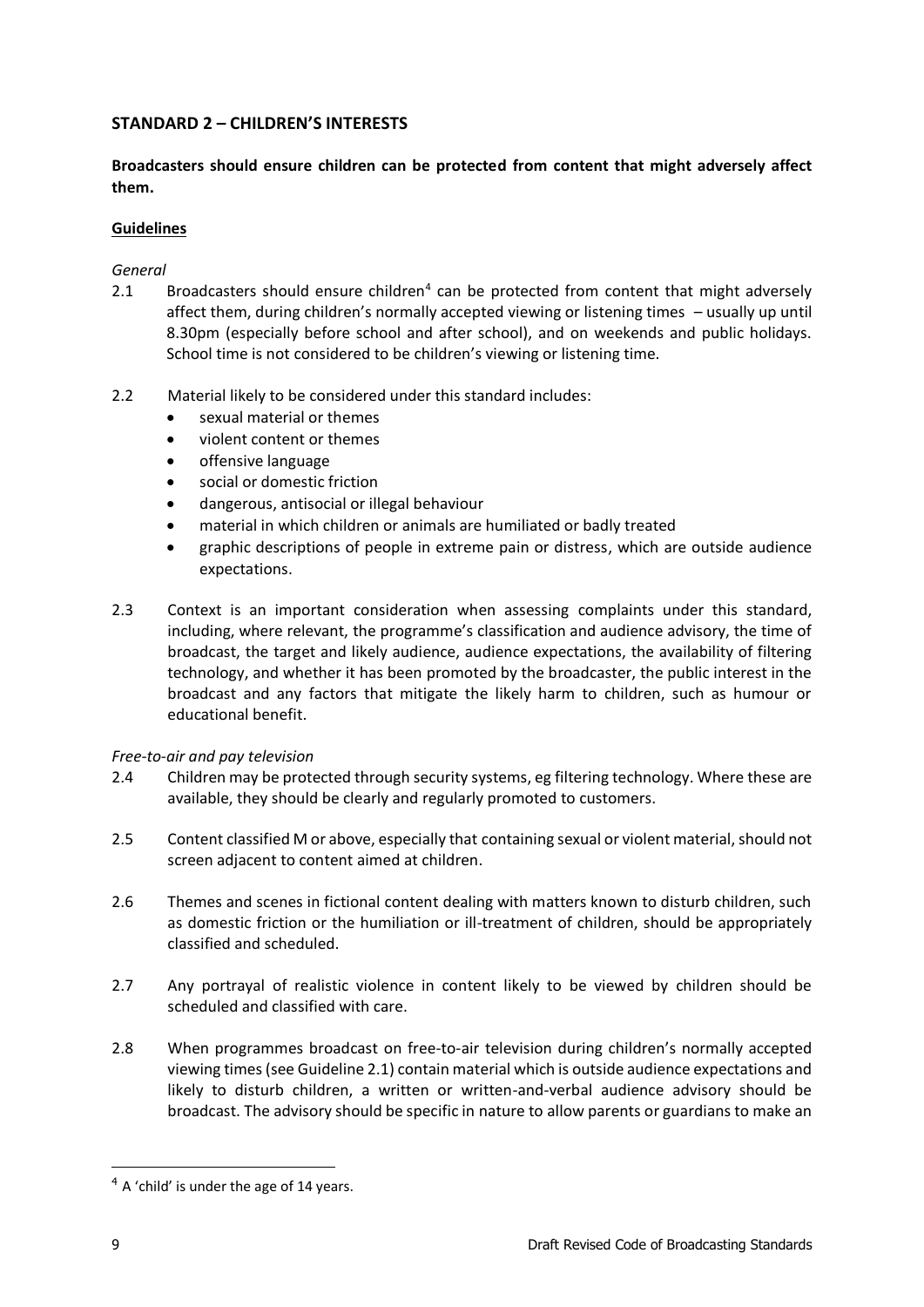informed choice about their children's exposure to the content, while avoiding detail which itself may disturb or alarm children.

- 2.9 In news, current affairs and factual programmes broadcast on free-to-air television, disturbing or alarming material should be justified in the public interest. Broadcasters must use judgement and discretion when deciding the degree of graphic material to be included in news programmes, and should broadcast an audience advisory when appropriate, particularly when children are likely to be viewing.
- 2.10 Content on pay television not intended for children's viewing should not be specifically promoted to children and should be screened in accordance with Standard 1.
- 2.11 Pay television channels targeted at children should only contain content appropriate for children.

#### *Radio*

2.12 This standard will only apply to radio during times when children are likely to be listening (usually during children's normally accepted listening times (see Guideline 2.1).

#### **Commentary**

The purpose of this standard is to enable audiences to protect children from material that unduly disturbs them, is harmful, or is likely to impair their physical, mental or social development.

It covers children viewing or listening to broadcasts. If a complaint raises fairness or privacy concerns about a child featured or referred to in a broadcast, it should be dealt with under those standards.

Depending on the platform, children's interests can be served in a number of ways including through advisories/warnings, appropriate scheduling, timebands, classification and/or filtering technology allowing parents and caregivers to block certain content.

It is not possible or practicable for broadcasters to shield children from all potentially unsuitable content. The objective is to allow them to broadcast to a wide audience – or in the context of pay TV, to offer a range of content to niche audiences who choose to subscribe to special channels – while taking reasonable steps to protect children by providing viewers and listeners with information and filtering technology. Parents/caregivers share responsibility for protecting children and should use the information and tools available for this purpose. We expect all broadcasters who use filtering technology, or other means of controlling access to broadcast content, to inform viewers that it is available and how to use it.

The children's interests standard is related to the offensive and disturbing content standard which takes into account the same contextual factors. However, there are differences in focus. The focus of this standard is on harm that may be unique to children; content that could be considered harmful to children may not be harmful or unexpected when considering the audience in general. Thus, the children's interests standard may be more rigorous than the offensive and disturbing content standard.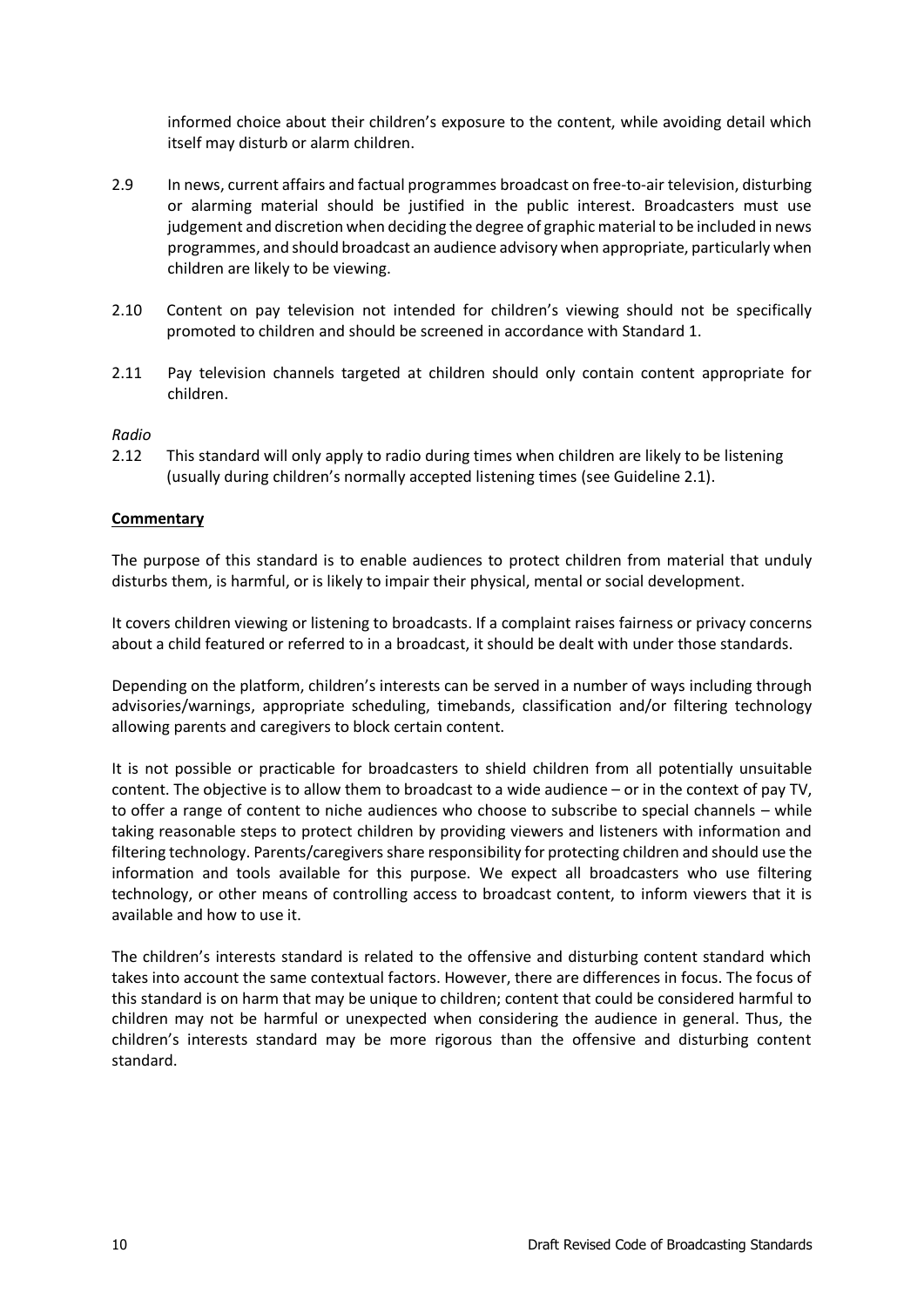# <span id="page-11-0"></span>**STANDARD 3 – PROMOTION OF ILLEGAL, DANGEROUS OR ANTISOCIAL BEHAVIOUR**

**Broadcast content should not actively promote serious illegal, dangerous or antisocial behaviour – including violence, sexual violence, suicide, serious crime or substance abuse – taking into account the context, and the audience's ability to exercise choice and control.**

#### **Guidelines**

- 3.1 Broadcasters should exercise care and discretion to ensure any depiction of, or reference to, these types of behaviour, especially if it is likely to incite or encourage that behaviour:
	- is justified by the context (see guideline 1.1)
	- is justified in the public interest, in news, current affairs and factual content, and does not include an unreasonable or unnecessary degree of graphic detail, particularly when children are likely to be watching or listening
	- carries an audience advisory where appropriate, which may include helpline information (see **guidelines 1.6-1.8**)
	- is classified carefully, in the case of on-screen content (see **guideline 1.3**)
	- is scheduled responsibly (see guidelines 1.11-1.14).
- 3.2 Context is crucial in assessing the programme's likely practical effect, including the nature of the content and the level of public interest.

#### *Alcohol promotion*

- 3.3 In addition to compliance with laws or regulations relating to the promotion of alcohol (including the relevant Advertising Standards Authority Code), broadcasters should observe restrictions on the promotion of alcohol appropriate to the programme genre being broadcast.
- 3.4 Any alcohol promotion in a broadcast should be socially responsible including that it:
	- must not encourage consumption by people who are under the legal age to purchase alcohol
	- must not occur in programmes specifically directed at children
	- must not dominate a broadcast
	- must avoid advocacy of excessive alcohol consumption and portraying it as positive or desirable
	- must not combine alcohol and another activity in a way that endangers health and safety
	- in the case of sponsorship, must be confined to the brand, name or logo, and exclude sales messages
	- in the case of alcohol-sponsored programmes, must primarily promote the programme, with the sponsorship subordinate
	- is not required to be excluded from coverage of an event or situation being broadcast where such promotion is a normal feature of that event or situation – so long as the above guidance is adequately considered.

#### **Commentary**

#### *General*

The purpose of this standard is to prevent broadcasts that encourage audiences to break the law, or otherwise actively promote criminal, dangerous or antisocial activity.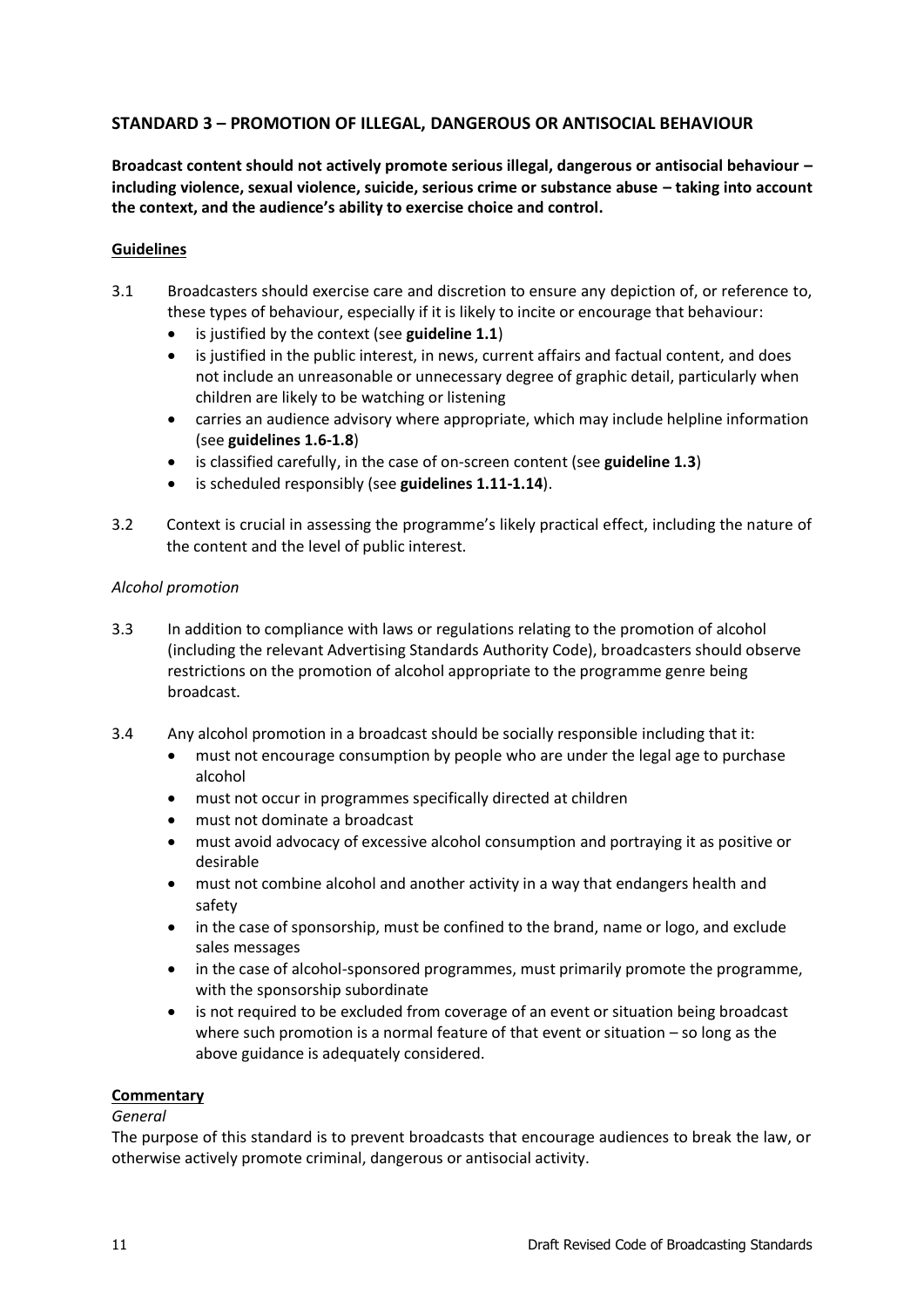#### *Illegal Activity*

This standard does not stop broadcasters from discussing or depicting criminal behaviour or other law-breaking, even if they do not explicitly condemn it. It also does not prevent genuine criticism of laws or their enforcement by the courts or police. The standard is concerned with broadcasts that actively undermine, or promote disrespect for, the law or legal processes.

Direct incitement to break the law is likely to breach this standard, if there is a real likelihood the audience will act on it. Broadcasts which condone criminal activity or present it as positive or humorous may have this effect. Explicit instructions on how to commit crimes may also undermine law and order.

#### *Antisocial activity*

Serious antisocial activity is contrary to the laws or customs of society to such a degree that a significant number of people would find it unacceptable. It is broader than illegal activity and can include other antisocial behaviour (eg bullying).

#### *Alcohol*

Alcohol promotion may be in one or more of the following forms:

- promotion of an alcohol product, brand or outlet ('promotion')
- alcohol sponsorship of a programme ('sponsorship')
- advocacy of alcohol consumption ('advocacy').

# <span id="page-12-0"></span>**STANDARD 4 – DISCRIMINATION AND DENIGRATION**

**Broadcast content should not encourage discrimination against, or denigration of, any section of the community on account of sex, sexual orientation, race, age, disability, occupational status or as a consequence of legitimate expression of religion, culture or political belief.**

#### **Guidelines**

- 4.1 'Discrimination' is defined as encouraging the different treatment of the members of a particular section of the community, to their detriment. 'Denigration' is defined as devaluing the reputation of a particular section of the community.
- 4.2 The importance of freedom of expression means:
	- A high level of condemnation (eg attack, criticism or disapproval) will usually be necessary to find a broadcast encouraged discrimination or denigration in breach of the standard. However, in some cases, broadcast content which has the effect of reinforcing or embedding negative stereotypes may be enough to meet the threshold for finding a breach, without any malicious intent or a high level of condemnation.
	- This standard is not intended to prevent the broadcast of material that is:
		- o factual
		- o a genuine expression of serious comment, analysis or opinion
		- o legitimate humour, drama or satire.
- 4.3 Context is an important consideration in assessing whether a broadcast has gone too far (see **guideline 1.1**). The following factors may also be considered:
	- the language used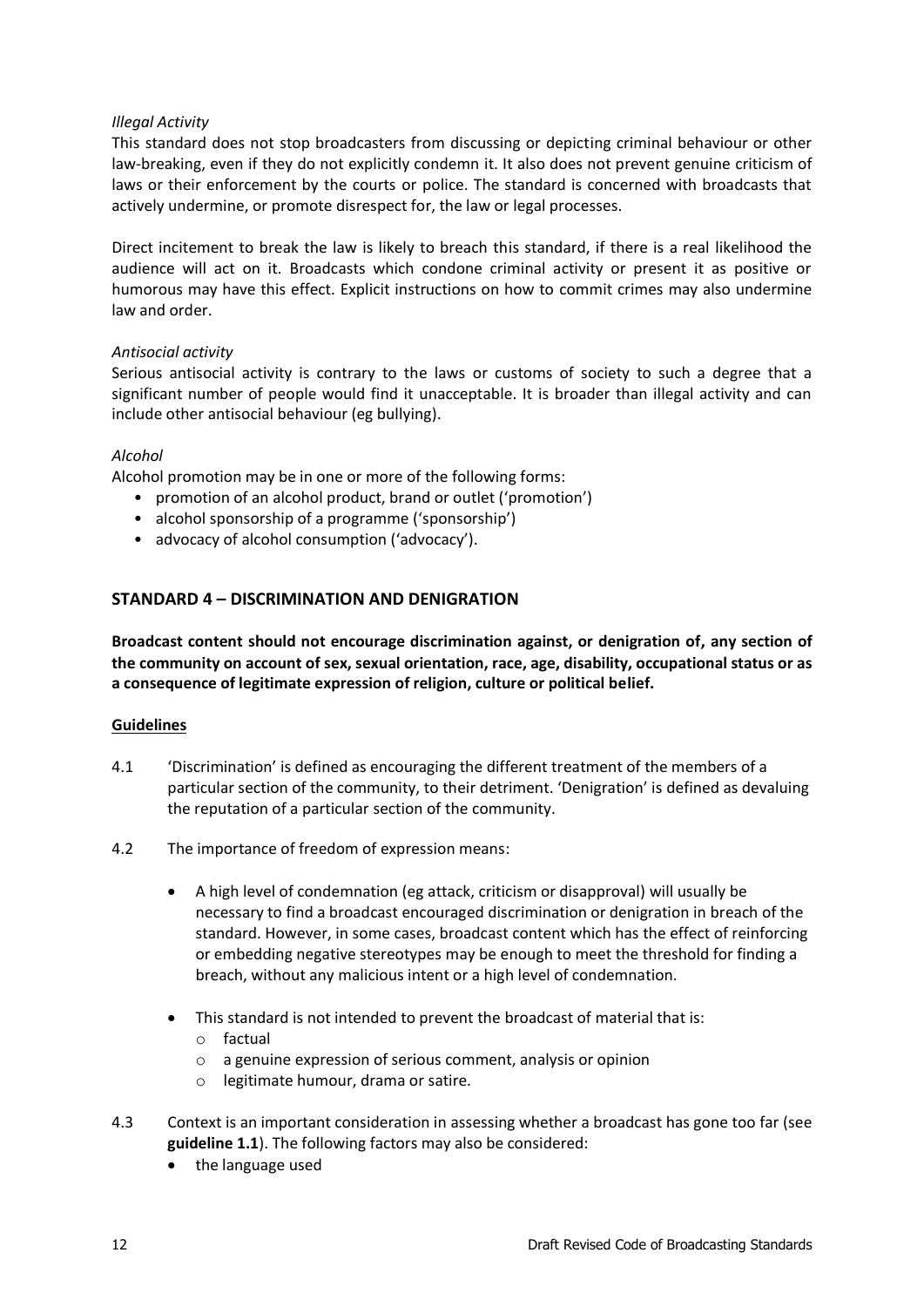- the tone of the person making the comments
- the forum in which the comments were made, for example, a serious political discussion, or a satirical piece
- whether the comments were repeated or sustained
- whether the comments made a legitimate contribution to a wider debate, or carried public interest.
- 4.4 The discrimination and denigration standard will be interpreted by reference to evolving community standards and the requirements of the New Zealand Bill of Rights Act 1990.

The purpose of this standard is to protect sections of the community from verbal and other attacks, and to foster a community commitment to equality.

The standard does not apply to individuals or organisations, which are dealt with under the fairness standard.

Comments will not breach the standard simply because they are critical of a particular group, because they offend people, or because they are rude. Allowing the free and frank expression of a wide range of views is a necessary part of living in a democracy.

Serious commentary, factual programmes, legitimate drama, humour and satire, are valuable forms of speech, and are unlikely to breach the standard unless they had the potential to cause harm at a level that justifies restricting freedom of expression.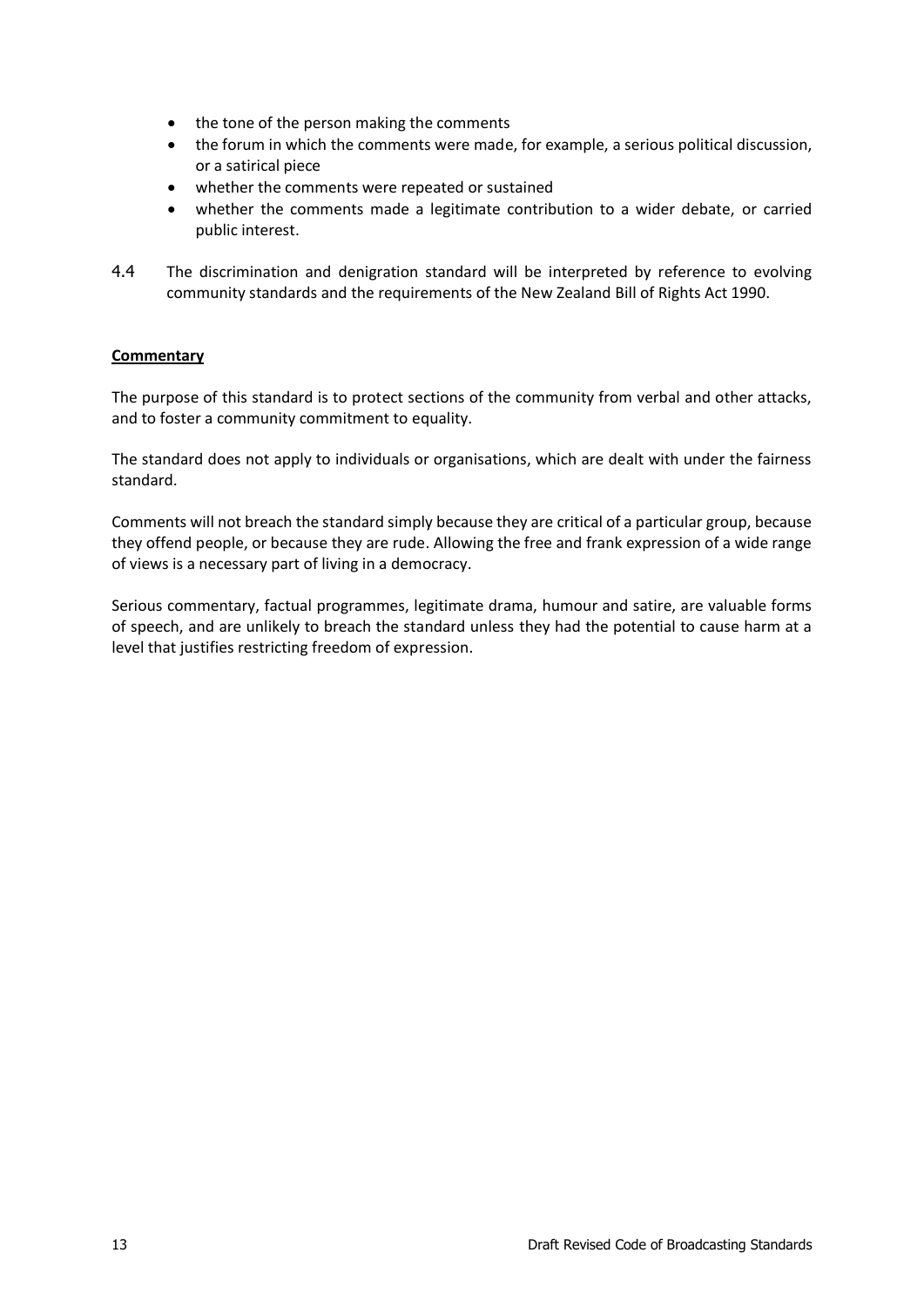# **PART 2**

# <span id="page-14-0"></span>**BALANCED AND ACCURATE REPORTING IN NEWS, CURRENT AFFAIRS AND FACTUAL CONTENT**

#### <span id="page-14-1"></span>**STANDARD 5 – BALANCE**

**When controversial issues of public importance are discussed in news, current affairs or factual programmes, broadcasters should make reasonable efforts, or give reasonable opportunities, to present significant viewpoints either in the same broadcast or in other broadcasts within the period of current interest unless the audience can reasonably be expected to be aware of significant viewpoints from other media coverage.**

#### **Guidelines**

- 5.1 Determination of a complaint under the standard involves two steps:
	- The first step is to consider whether the standard applies. It will only apply where the subject matter is:
		- o an issue 'of public importance' (something that would have a significant potential impact on, or be of concern to, New Zealanders)
		- o 'controversial' (an issue of topical currency; which has generated or is likely to generate conflicting opinion; or about which there has been ongoing public debate. Eg issues related to New Zealand political policy, public health and safety, public expenditure)
		- $\circ$  'discussed' in a news, current affairs or factual programme (eg brief news reports, programmes clearly focused on a particular perspective, or personal or human interest stories, may not amount to a discussion).
	- The second step is to assess compliance against the obligation to present significant viewpoints.
- 5.2 The standard allows for balance to be achieved over time, within the period of current interest. It does not require every significant viewpoint to be presented in every programme that discusses a particular controversial issue of public importance.
- 5.3 The standard does not require equal time to be given to each significant viewpoint on a controversial issue of public importance. Broadcasters should give a fair voice to alternative viewpoints taking into account the nature of the issue and coverage of that issue.
- 5.4 The requirement to present significant points of view is likely to be reduced, or in some cases negated, where:
	- It is clear from the programme's introduction and the way in which the programme is presented, that:
		- $\circ$  the programme is not claiming, or intended, to be a balanced examination of an issue
		- o the programme is signalled as approaching the issue from a particular perspective
		- $\circ$  the programme is narrowly focused only on one aspect of a larger, complex debate.
	- The issue is raised only in a brief, humorous or peripheral way. This includes programmes such as straight news items, which simply report on events or developments rather than discussing a related issue. Conversely, the requirement to present significant points of view is likely to be increased where an issue is the focus of a serious, investigative or indepth report.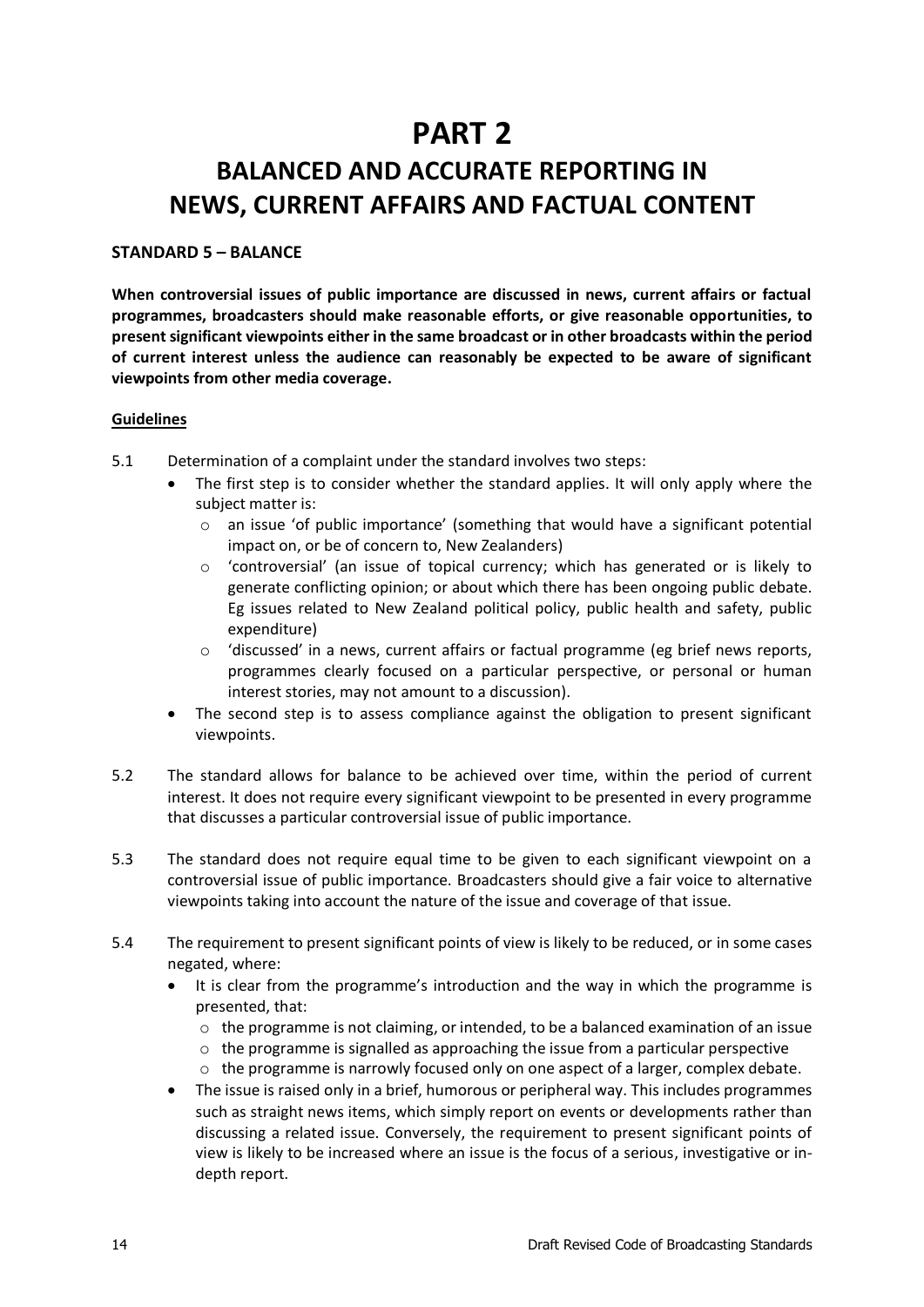- The audience could reasonably be expected to be aware of views expressed in other coverage, including coverage by other broadcasters or media outlets.
- In the context, the audience would not have expected alternative viewpoints to be presented.
- The broadcaster retained no (or little) editorial control over the programme content (eg on foreign pass-through channels).

The purpose of this standard is to ensure competing viewpoints about significant issues are available, to enable the audience to arrive at an informed and reasoned opinion. It does not require news, current affairs and factual programming to be presented impartially or without bias. Within the limits established by this standard, broadcasters are free to promote or challenge particular ideas, philosophies or people (eg politicians).

A common sense approach should be taken  $-$  the practical reality is that programmes cannot be perfectly balanced, and this is not required.

The standard and guidelines reflect the present broadcasting environment in New Zealand and the increased flows of information available from sources and on topics of all kinds. Given the proliferation of information available to today's audiences, complaints under this standard will rarely be upheld. However, it provides protection in cases where balancing viewpoints have not been available across time, different programmes or different media.

A key consideration is what an audience expects from a programme, and whether they were likely to have been misinformed by the omission or treatment of a significant perspective (for example, where a significant perspective is presented with limited coverage or in a manner which undermines its validity).

### <span id="page-15-0"></span>**STANDARD 6 – ACCURACY**

**Broadcasters should make reasonable efforts to ensure news, current affairs and factual content:**

- **is accurate in relation to all material points of fact**
- **does not materially mislead the audience (give a wrong idea or impression of the facts).**

**In the event a material error of fact has occurred, broadcasters should correct it at the earliest appropriate opportunity.**

#### **Guidelines**

- 6.1 The requirement for factual accuracy does not apply to statements which are clearly distinguishable as analysis, comment or opinion, rather than statements of fact. However, broadcasters should still make reasonable efforts to ensure analysis, comment or opinion is not materially misleading with respect to any facts:
	- referred to; or
	- upon which the analysis, comment or opinion is based.
- 6.2 The standard is not concerned with technical or other points unlikely to significantly affect the audience's understanding of the content as a whole.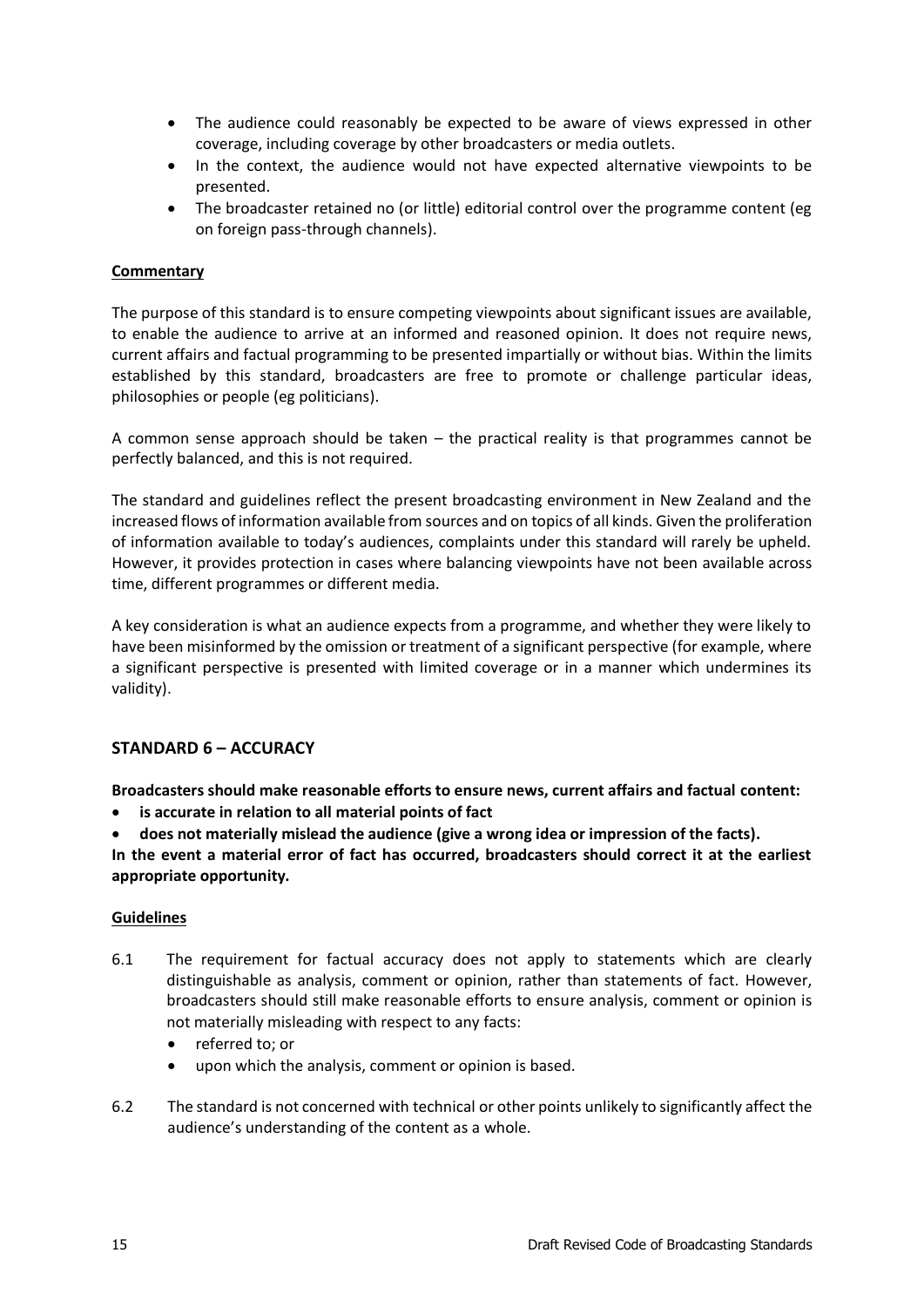- 6.3 The assessment of whether the broadcaster has made reasonable efforts to ensure accuracy includes consideration of the following, where relevant:
	- the source of material broadcast (eg a reputable organisation or an authoritative expert; or social media or third-party content, which may require additional care or steps to be taken by the broadcaster)
	- whether the broadcast was live or pre-recorded
	- whether there was some obvious reason to question the accuracy of the programme content before it was broadcast
	- whether the broadcaster sought and/or presented comment, clarification or input from any relevant person or organisation
	- the extent to which the issue of accuracy was reasonably capable of being determined by the broadcaster
	- the effect of any subsequent or follow-up coverage (eg where information has been updated or corrected as part of a developing story; or there is a delay between the time of broadcast and when the content has been accessed)
	- the level of the broadcaster's editorial control over the content.

The purpose of this standard is to protect the public from being significantly misinformed. Broadcasters occupy a privileged position in terms of access to and influence over the public. The standard recognises the important role they play in protecting New Zealanders from misinformation and disinformation. The selection of programmes, opinions and interviewees to feature is a matter of editorial choice. However, reasonable efforts must always be taken to avoid misleading the public with respect to matters of fact. This applies whether facts are stated directly or form the basis of an opinion.

Similarly, an audience member's decision to watch or listen to news or current affairs presented from a particular perspective or from a less reputable source, commentator or interviewee, does not reduce the broadcaster's obligations with respect to the content's accuracy. For this reason, the ability of audience members to exercise choice and control, an important factor under other standards (eg when assessing offensive and disturbing content), is less relevant under the accuracy standard.

The standard applies only to news, current affairs and factual programming:

- News and current affairs can usually be readily identified as such, taking into account the topic(s) being discussed, and what audiences would reasonably expect to be news and current affairs. News and current affairs programmes may still contain – and can reasonably be expected to contain – opinion and analysis (for example, from political editors).
- Factual programmes are non-fiction programmes which contain information audiences might reasonably expect to be authoritative or truthful, such as documentaries.

In assessing whether a statement was a statement of fact, or was analysis, comment or opinion (**guideline 6.1**), the following factors may be relevant:

- the language used
- the type of programme (eg talkback can involve discussion of factual matters but is generally recognised as a robust environment focused on the exchange of opinions)
- the role or reputation of the person speaking
- the subject matter
- whether the statement is attributed to someone
- whether evidence or proof is provided.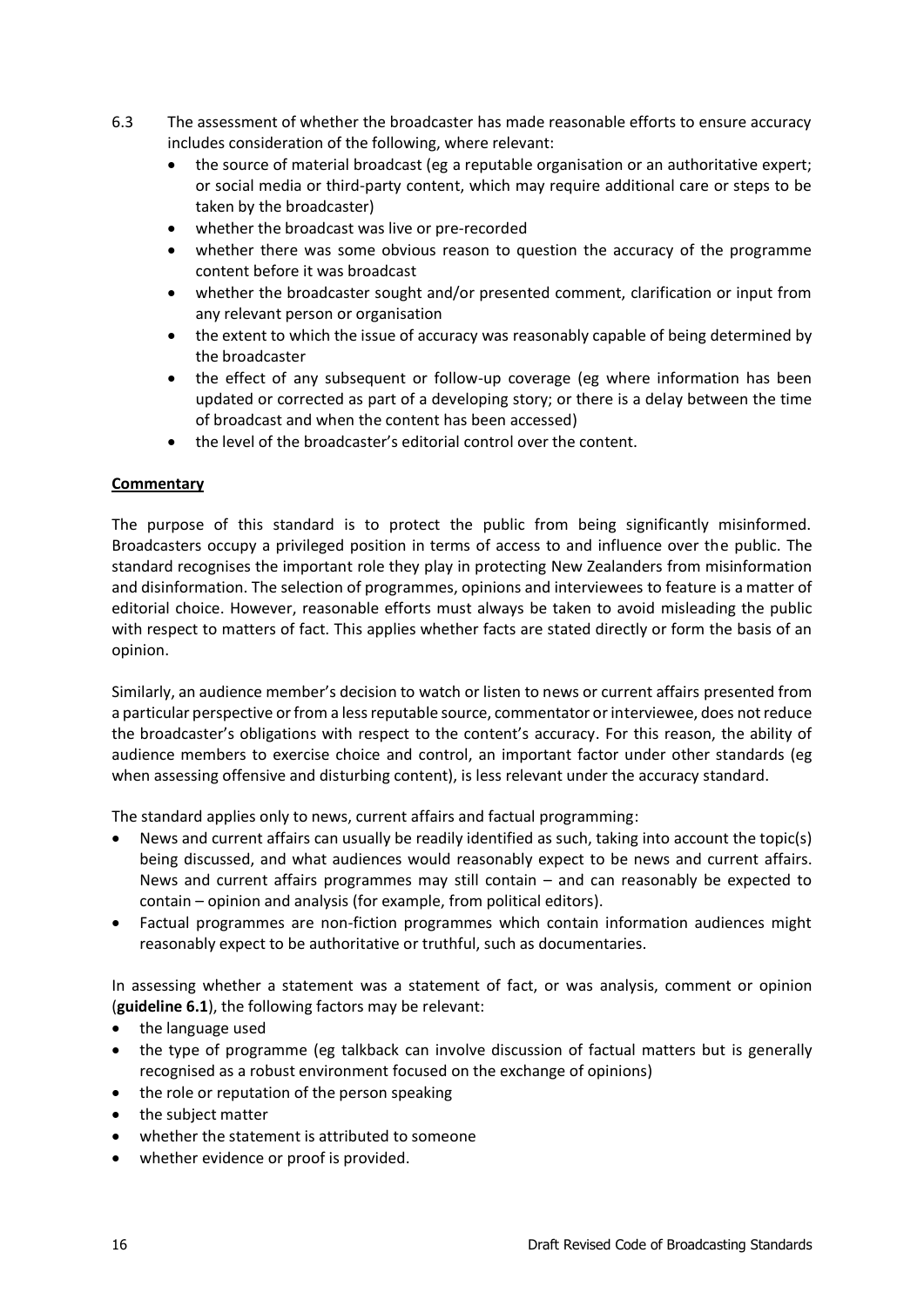A programme may be inaccurate or misleading, but nevertheless may not breach the standard, if the broadcaster took reasonable steps, for example, by relying on a reputable source (**guideline 6.3**).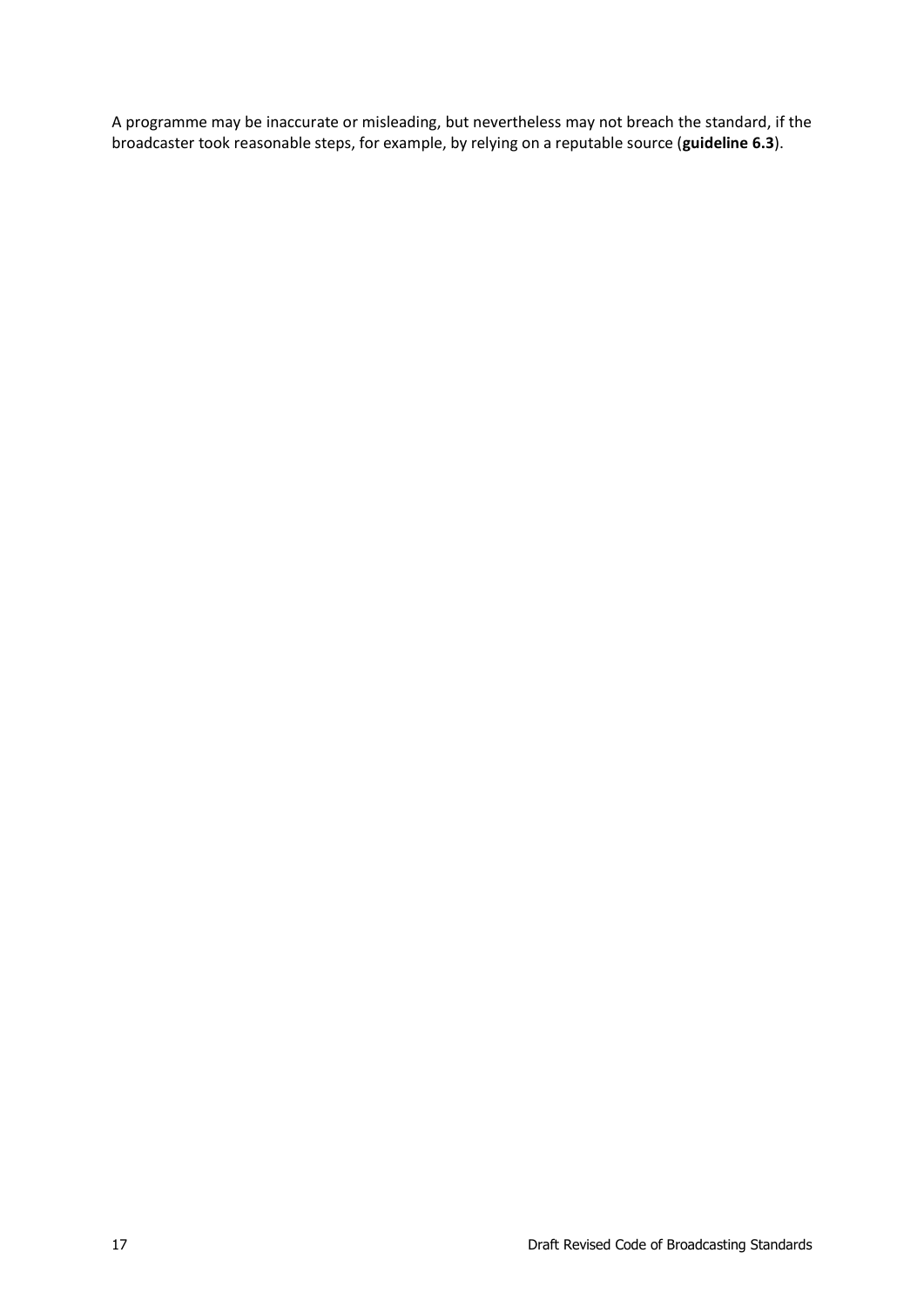# **PART 3**

# <span id="page-18-0"></span>**RIGHTS TO PRIVACY AND FAIR TREATMENT**

# <span id="page-18-1"></span>**STANDARD 7 – PRIVACY**

#### **Broadcasters should maintain standards consistent with the privacy of the individual.**

### **Guidelines**

#### *General*

- 7.1 The privacy standard applies only when private information or material is disclosed about identifiable living individuals.
- 7.2 In assessing whether an individual is identifiable, the following considerations apply:
	- Individuals must be identifiable beyond family and close friends who would reasonably be expected to know about the matter dealt with in the broadcast.
	- A combination of information in the broadcast and other readily available material may enable identification for the purposes of this standard ('jigsaw identification').
	- An individual may be identifiable even if they are not named or shown or their identity is partially masked.

#### *Reasonable Expectation of Privacy*

- 7.3 There must be a reasonable expectation of privacy in relation to the content disclosed. Factors relevant to this include, but are not limited to:
	- whether the content is in the public domain
	- whether the content is intimate, sensitive or traumatic in nature
	- whether the content is particularly embarrassing or has the potential to impact negatively on reputation
	- whether the individual is particularly vulnerable
	- the seriousness of the circumstances (eg the means by which the information was gathered, whether the broadcast was exploitative or gratuitous)
	- whether the individual has made efforts to protect their privacy, or has not consented to the broadcast
	- the nature of the individual, ie:
		- $\circ$  Public figures, particularly those exercising public power, and others who seek publicity, generally have lower reasonable expectations of privacy in relation to matters pertaining to their public roles.
		- o Children under the age of 16 can reasonably expect high levels of privacy.
- 7.4 A person will not usually have a reasonable expectation of privacy in relation to matters in the public domain but the public nature of such matters is not determinative.
- 7.5 While a person will not usually have a reasonable expectation of privacy in a public place (ie one generally accessible to, and/or in view of, the public) such an expectation may exist where it is obvious from the circumstances that the individual is particularly vulnerable, for example:
	- people caught up in emergencies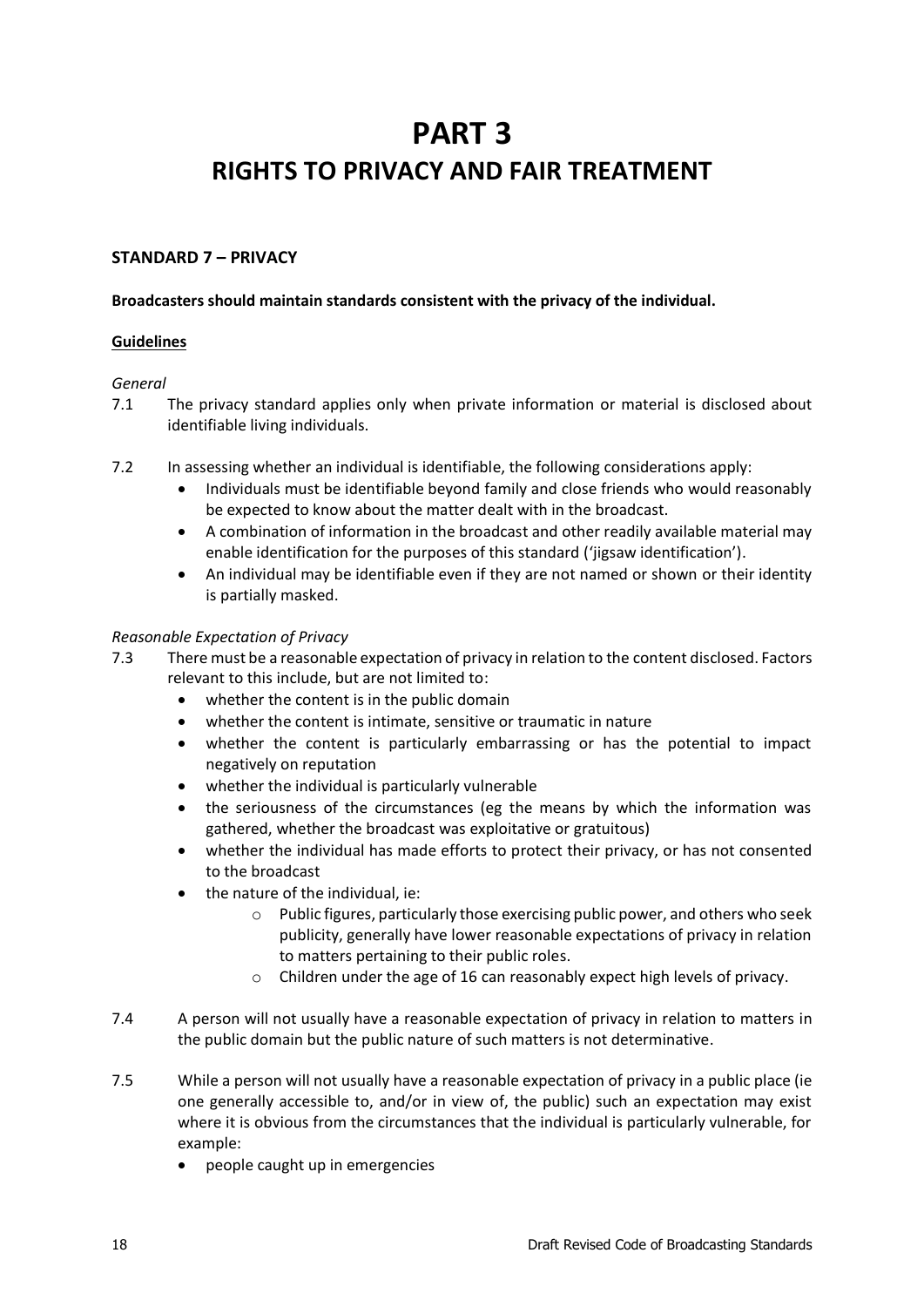- accident victims
- those suffering a personal tragedy or bereavement
- those with learning difficulties
- those with mental health issues
- people with brain damage or forms of dementia
- people who have been traumatised or who are sick or terminally ill.
- 7.6 Broadcasters should not intentionally intrude upon a person's solitude or seclusion in a way that is inconsistent with a reasonable expectation of privacy.

#### *Defences*

- 7.7 It is a defence to a privacy complaint to publicly disclose matters of legitimate public interest. A matter of legitimate public interest is a matter of concern to, or having the potential to affect, a significant section of the New Zealand population (ie it is more than something that merely interests the public). For the defence to apply:
	- the level of public interest must be proportionate to the seriousness of the breach of privacy
	- the public interest must relate to the disclosure of the particular information or recording that is alleged to breach privacy.
- 7.8 It is not a breach of privacy where the person concerned has given informed consent to the disclosure or intrusion. Informed consent is provided where the person:
	- is aware he or she is contributing to the broadcast
	- understands the true context and purpose of the contribution
	- understands the nature of the consent and its duration
	- freely agrees to contribute.
- 7.9 A parent or guardian, or other person aged 18 or over *in loco parentis* (standing in the shoes of the parent or guardian), can consent on behalf of a child under the age of 16 years, but the broadcaster must be satisfied that the broadcast is not contrary to the best interests of the child.

#### **Commentary**

The privacy standard aims to respect, where reasonable, people's wishes not to have themselves or their affairs broadcast to the public. It seeks to protect their dignity, autonomy, mental wellbeing and reputation, and their ability to develop relationships, opinions and creativity away from the glare of publicity. However, it also allows broadcasters to gather, record and broadcast material where this is in the public interest.

Our expectations of privacy vary with time, culture and technology, which creates some difficult boundaries. For this reason, this guidance is not exhaustive and may require elaboration or refinement when applied to a complaint. The Authority may also consider privacy law developments in New Zealand and overseas in applying this standard.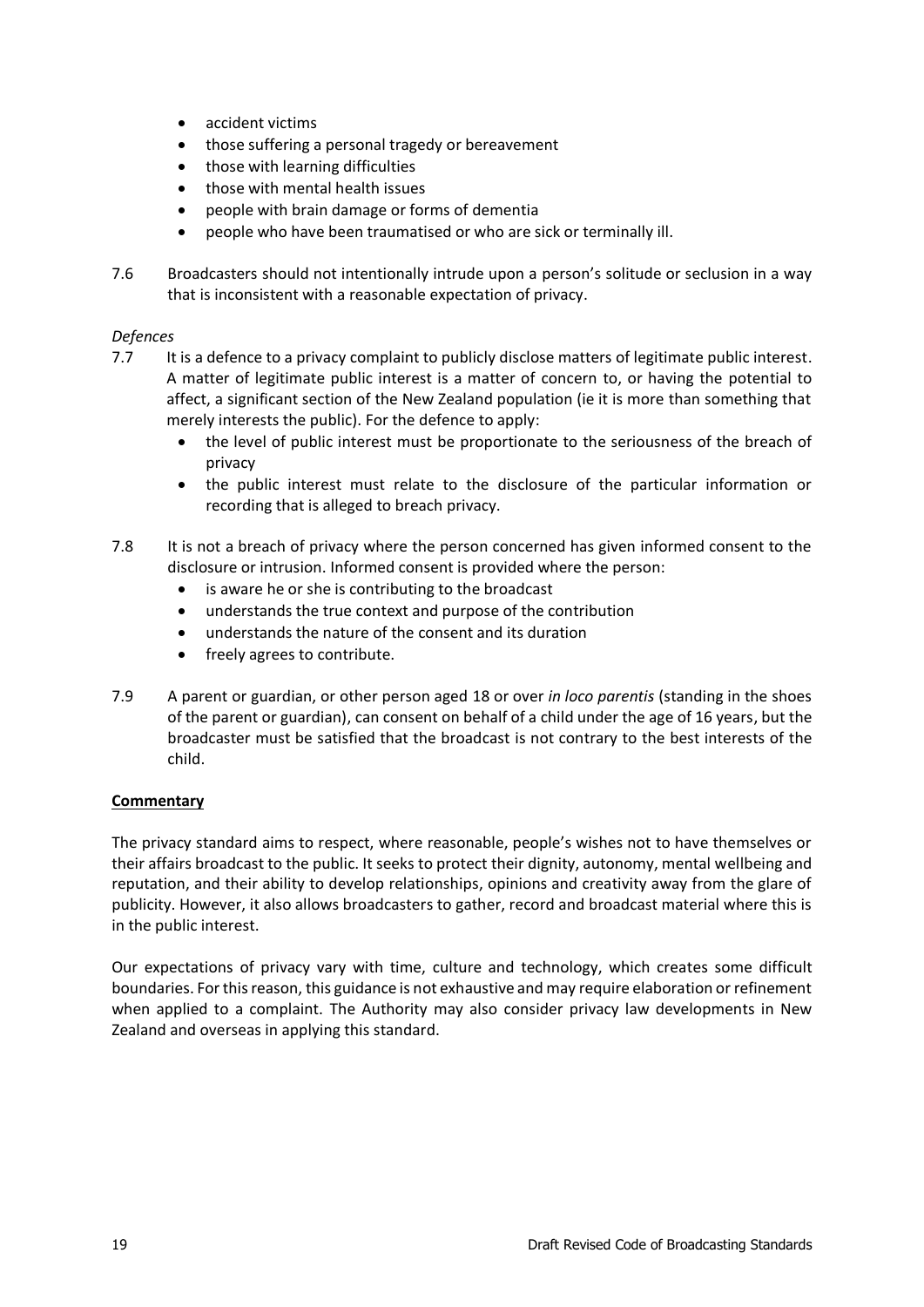# <span id="page-20-0"></span>**STANDARD 8 – FAIRNESS**

# **Broadcasters should deal fairly with any individual or organisation taking part or referred to in a broadcast.**

### **Guidelines**

- 8.1 A consideration of what is fair, and the threshold for finding unfairness to an individual or organisation, may take into account the following factors:
	- the nature of the content (eg news and current affairs, political content, factual, dramatic, comedic or satirical)
	- the source of the content (eg whether the content was locally produced by or on behalf of the broadcaster, or sourced overseas)
	- the nature of the individual or organisation (eg the threshold for finding unfairness will be higher for a public figure, politician, or organisation familiar with dealing with the media, as opposed to an ordinary person with little or no media experience; whether the individual or organisation is based in New Zealand or overseas)
	- whether the programme would have left the audience with an unfairly negative impression of the individual or organisation
	- whether any critical comments were aimed at the participant in their business or professional life, or their personal life
	- the public significance of the broadcast and its value in terms of free speech
	- the target and likely audience, and audience expectations
	- whether the programme was live or pre-recorded.
- 8.2 Participants and contributors should be informed, before a broadcast, of the nature of the programme and their proposed contribution, except where justified in the public interest, or where their participation is minor in the context of the programme.
- 8.3 Whether informed consent was required or has been obtained from a participant or a contributor may be a relevant consideration in determining whether that participant or contributor was treated fairly (see **Guideline 7.8** for what constitutes 'informed consent').
- 8.4 If a person or organisation referred to or portrayed in a broadcast might be adversely affected, that person or organisation should usually be given a fair and reasonable opportunity to comment for the programme, before the broadcast. What is 'fair and reasonable' will depend on the circumstances.
- 8.5 Doorstepping<sup>5</sup> an individual or organisation as a means of obtaining comment will normally be unfair, unless all legitimate and reasonable methods of obtaining comment have been exhausted.
- 8.6 Edited excerpts should fairly reflect the tenor of the overall events or views expressed.
- 8.7 Broadcasters must not broadcast information obtained by misrepresentation or deception (including by hidden camera or covert recording device), except where justified by the public interest.

<sup>5</sup> '*Doorstepping'* refers to the filming or recording of an interview or attempted interview with someone, without any prior warning.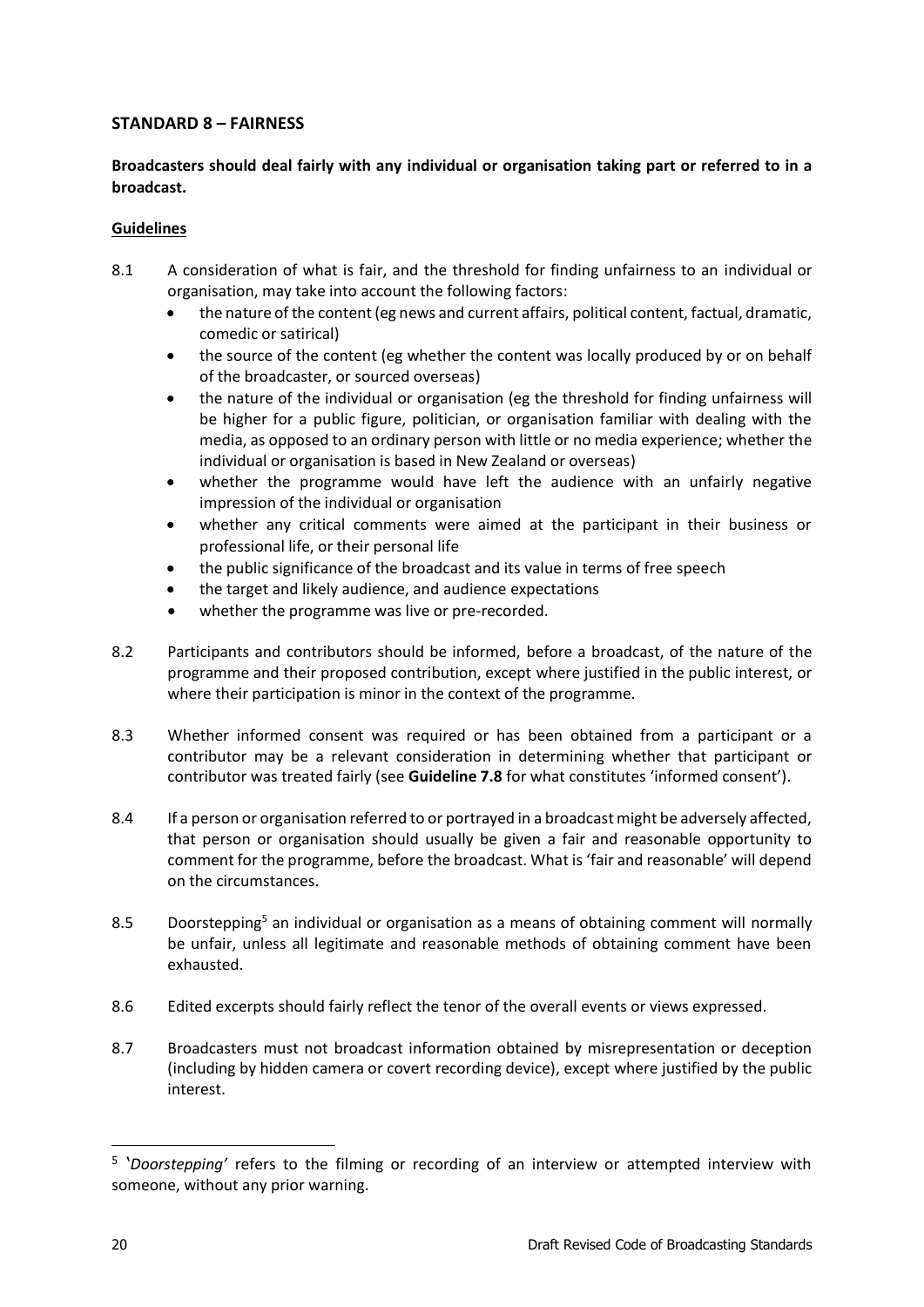- 8.8 Individuals, and particularly children and young people, featured in a programme should not be exploited, humiliated or unfairly identified.
- 8.9 Where programmes deal with distressing circumstances (eg grief and bereavement) broadcasters should show discretion and sensitivity.

The purpose of this standard is to protect the dignity and reputation of those featured in programmes. It does not address 'fairness' to the audience or whether issues/facts are 'fairly' or misleadingly conveyed (which are matters for the accuracy standard).

Individuals and organisations have the right to expect they will be dealt with justly and fairly and protected from unwarranted damage. In assessing fairness, this right is weighed against broadcasters' right to freedom of expression and their role in disseminating information in the public interest.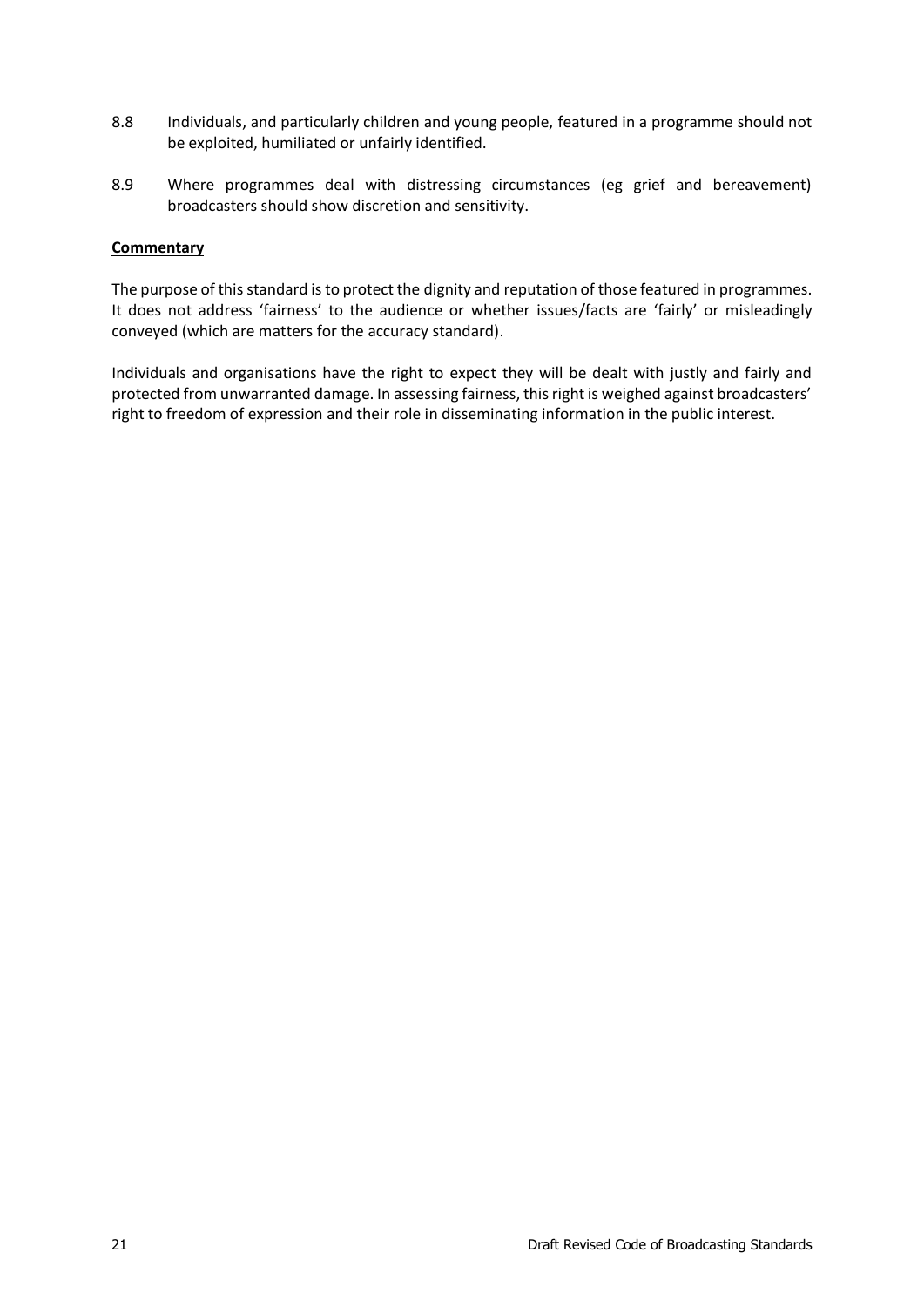# <span id="page-22-0"></span>**THE BSA COMPLAINTS PROCESS**

#### *What type of programme can I complain about?*

You can complain about any programme broadcast in New Zealand on TV or radio.

#### *How to complain?*

Formal complaints must be sent to the broadcaster first (unless it's about privacy only or election programmes, in which case you can send it straight to the BSA).

You need to make your complaint within **20 working days of the broadcast**.

#### *What will the BSA accept complaints about?*



Programmes viewed or listened to on demand (ONLY if you can supply details of original TV or radio broadcast and lodge your complaint within 20 working days of that broadcast)

Election advertisements on TV or radio (during election periods)

- Free-to-air TV programmes  $\sim$  [Advertising](http://www.asa.co.nz/) (contact the Advertising [Standards Authority\)](http://www.asa.co.nz/)
- Pay TV programmes **Pay TV** programme scheduling (contact the [broadcaster\)](https://www.bsa.govt.nz/broadcasters/broadcaster-contact-details/)
- Radio programmes **Broadcaster website written content** (contact the [broadcaster\)](https://www.bsa.govt.nz/broadcasters/broadcaster-contact-details/)
	- **EX** Programmes viewed or listened to on demand – if you **cannot** supply details of original TV or radio broadcast (contact th[e broadcaster\)](https://www.bsa.govt.nz/broadcasters/broadcaster-contact-details/)
	- $\infty$ News and current affairs on broadcasters' websites, which has not been on TV or radio (contact th[e New Zealand Media](https://www.mediacouncil.org.nz/)  [Council\)](https://www.mediacouncil.org.nz/)

#### *What issues can I complain about?*

You can complain about the following issues:

- offensive and disturbing content
- promotion of illegal, dangerous or antisocial behaviour
- children's interests
- discrimination and denigration
- balance
- accuracy
- privacy
- fairness

### *What is needed for my complaint to be a 'formal complaint'?*

To make a formal complaint certain requirements must be met. A formal complaint must:

- be in writing
- relate to a specific broadcast
- be received by the broadcaster within 20 working days of the broadcast